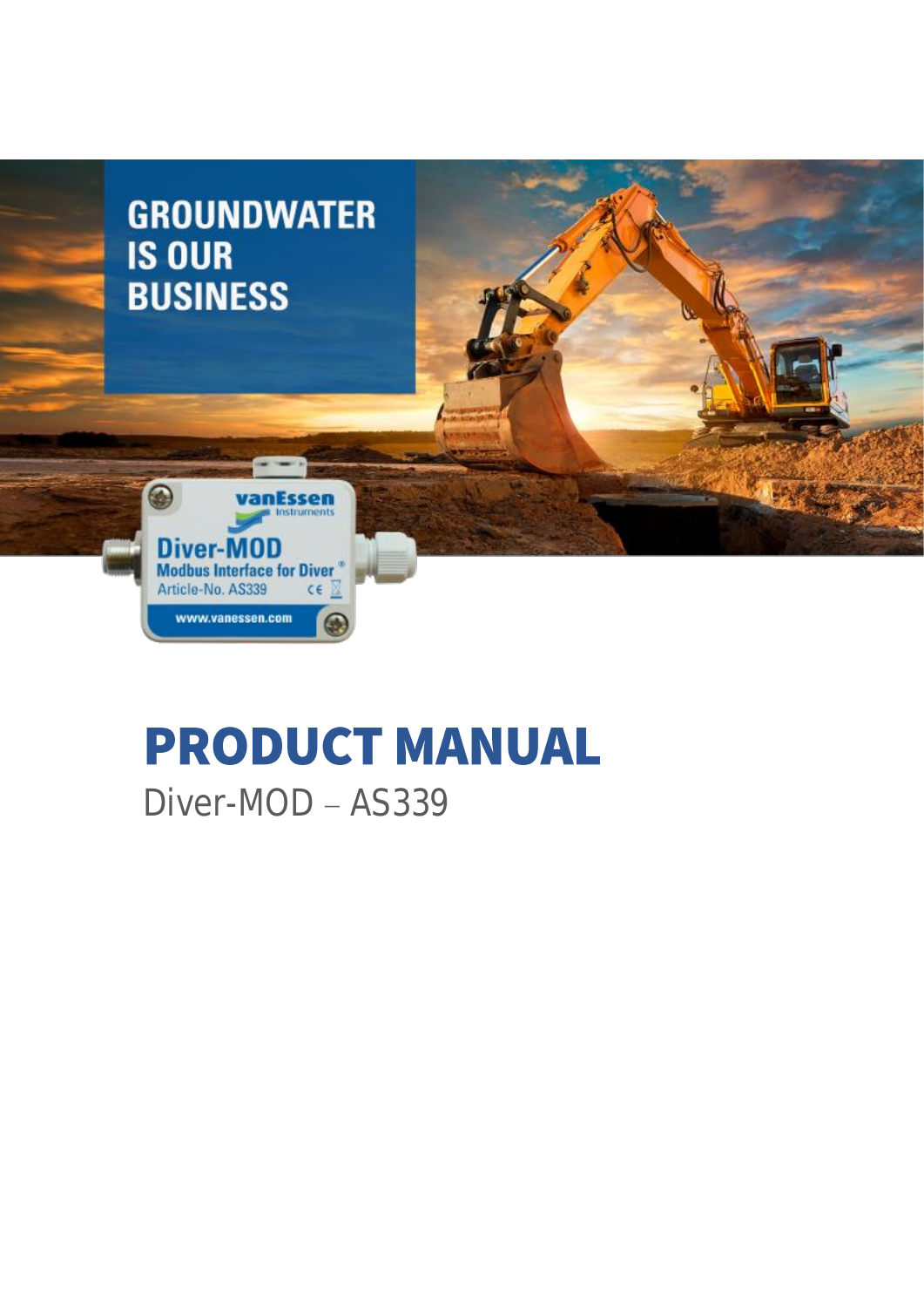



Contact details:

**Van Essen Instruments B.V.**  Delftechpark 20, 2628 XH Delft

**Netherlands** 

Tel: +31 (0)15 275 5000

**Van Essen Instruments - Canada** 219 Labrador Drive, Suite 201, Waterloo

ON, Canada N2K 4M8

Tel: +1 226-791-6499

**Van Essen Instruments - USA** 4561 Greer Circle, Suite 100, Tucker GA, United States 30083 Tel: +1 520-203-3445 (US West) Tel: +1 678-983-2818 (US East)

Internet[: www.vanessen.com](http://www.vanessen.com/) Support: [diver@vanessen.com](mailto:diver@vanessen.com)

Copyright © 2017 by Van Essen Instruments B.V. All rights reserved. This document contains proprietary information which is protected by copyright. No part of this document may be photocopied, reproduced, or translated to another language without the prior written consent of Van Essen Instruments B.V.

Van Essen Instruments B.V. makes no warranty of any kind with regard to this material, including, but not limited to, its fitness for a particular application. Van Essen Instruments B.V. will not be liable for errors contained herein or for incidental or consequential damages in connection with the furnishing, performance, or use of this material. In no event shall Van Essen Instruments B.V. be liable for any claim for direct, incidental, or consequential damages arising out of, or in connection with, the sale, manufacture, delivery, or use of any product. Van Essen Instruments and the Van Essen Instruments logo, Diver are trademarks or registered trademarks Van Essen Instruments B.V.

The presence of the Waste Electrical and Electronic Equipment (WEEE) marking on the product indicates that the device is not to be disposed via the municipal waste collection system of any member state of the European Union. For products under the requirement of WEEE directive (2012/19/EU), please contact your distributor or local Van Essen Instruments B.V. office for the proper decontamination information and take back program, which will facilitate the proper collection, treatment, recovery, recycling, and safe disposal of the device.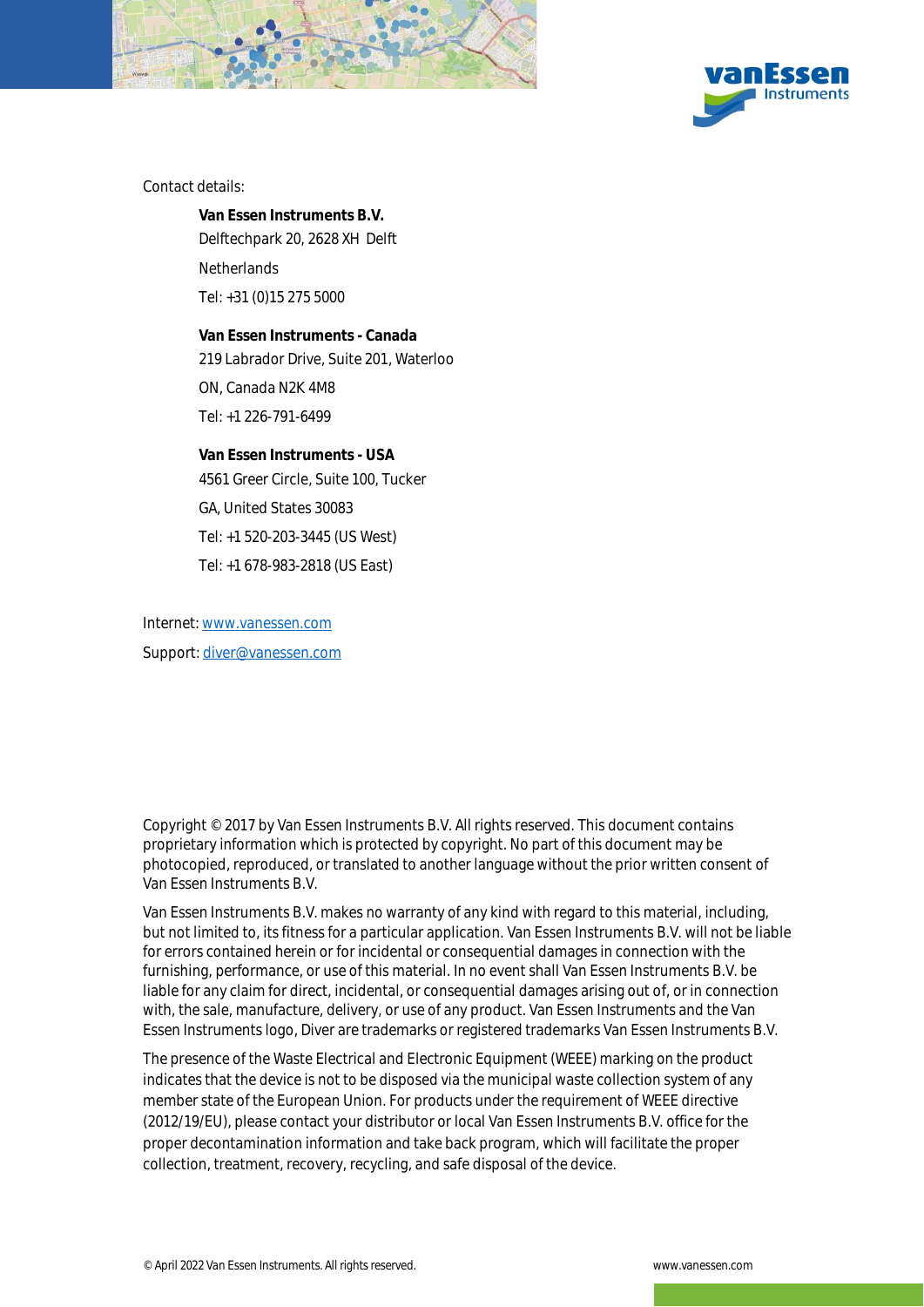



#### **CE COMPLIANCE STATEMENT (EUROPE)**

We hereby declare that the device(s) described below are in conformity with the directives listed. In the event of unauthorized modification of any devices listed below, this declaration becomes invalid.

Type: Diver interface Product Model: Diver-MOD (AS399)

**Relevant EC Directives and Harmonized Standards:** 

**1999/5/EC R&TTE** Directive for Radio and Telecommunications Terminal Equipment in accordance to annex III to which this directive conform to the following standards:

**Low Voltage Directive per EN60950-1 (2006)+A11 (2011)** for Product Safety testing standard for "Information Technology Equipment"

**EMC Directive EN 301 489-1 V1.8.1 / EN 301 489-17 V1.3.2** Electromagnetic emission and immunity for "Information Technology Equipment"

**2004/108/EC** Electromagnetic Compatibility directive, as amended by EN61326-1:2013

The product(s) to which this declaration relates is in conformity with the essential protection requirements of 2004/108/EC Electromagnetic Compatibility directive. The products are in conformity with the following standards and/or other normative documents:

**EMC: Harmonized Standards: EN 61326-1:2013 Lab Equipment, EMC**

IEC61000-6-3:2007 Emission standard for residential, commercial and light-industrial environments

IEC61000-4-2:2009 Electrostatic discharge immunity test

IEC61000-4-3:2006 Radiated, radio-frequency, electromagnetic field immunity test IEC61000-4-4:2012 Electrical fast transient/burst immunity test

IEC61000-4-5:2006 Surge immunity test

IEC61000-4-6: 2014 Immunity to conducted disturbances, induced by radio-frequency fields IEC61000-4-11:2004 Voltage dips, short interruptions and voltage variations immunity tests

I hereby declare that the equipment named above has been designed to comply with the relevant sections of the above referenced specifications. The items comply with all applicable Essential Requirements of the Directives.

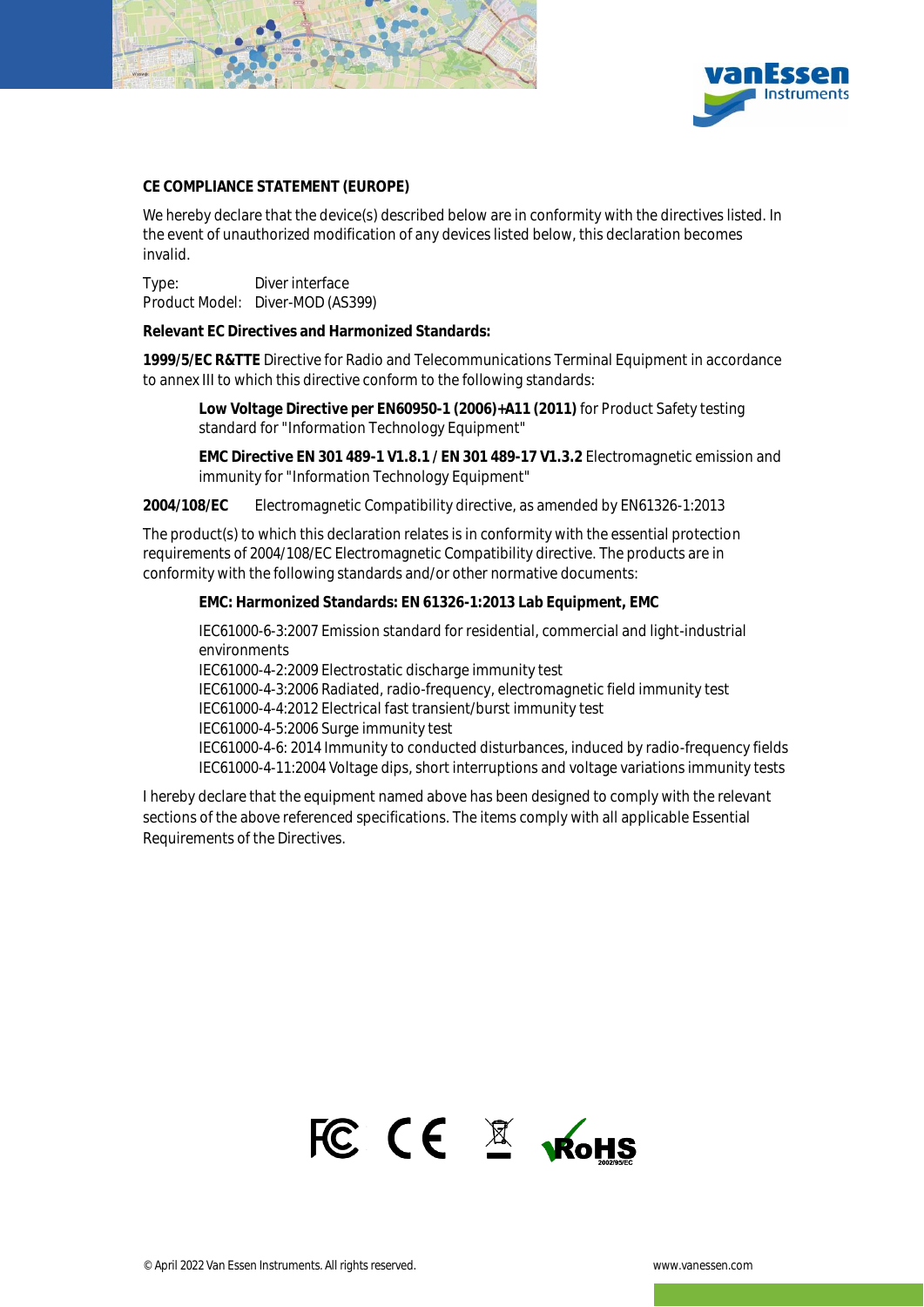

# Contents

| $\mathbf{1}$   |              |                                                                  |  |
|----------------|--------------|------------------------------------------------------------------|--|
|                | 1.1          |                                                                  |  |
|                | 1.2          |                                                                  |  |
| $\overline{2}$ |              |                                                                  |  |
|                | 2.1          |                                                                  |  |
|                | 2.2          |                                                                  |  |
|                | 2.3          |                                                                  |  |
|                | 2.4          |                                                                  |  |
|                | 2.5          |                                                                  |  |
| 3              |              |                                                                  |  |
|                | 3.1          | Reg. 30002, 30012: Firmware Version and Serial Number Diver-MOD5 |  |
|                | 3.2          |                                                                  |  |
|                | 3.3          |                                                                  |  |
|                | 3.4          |                                                                  |  |
|                | 3.5          |                                                                  |  |
|                | 3.6          |                                                                  |  |
|                | 3.7          |                                                                  |  |
|                | 3.8          |                                                                  |  |
|                | 3.9          |                                                                  |  |
|                | 3.10<br>3.11 |                                                                  |  |
|                | 3.12         |                                                                  |  |
|                | 3.13         |                                                                  |  |
|                |              |                                                                  |  |
| 4              |              |                                                                  |  |
|                | 4.1<br>4.2   |                                                                  |  |
|                |              |                                                                  |  |
| 5              |              |                                                                  |  |
|                | 5.1          |                                                                  |  |
|                | 5.2          |                                                                  |  |
|                | 5.3<br>5.4   |                                                                  |  |
|                | 5.5          |                                                                  |  |
|                | 5.6          |                                                                  |  |
|                | 5.7          |                                                                  |  |
|                |              |                                                                  |  |
| 6              |              |                                                                  |  |
|                | 6.1<br>6.2   |                                                                  |  |
|                | 6.3          |                                                                  |  |
|                |              |                                                                  |  |
| 7              |              |                                                                  |  |
| 8              |              |                                                                  |  |
|                | 8.1          |                                                                  |  |
|                | 8.2          |                                                                  |  |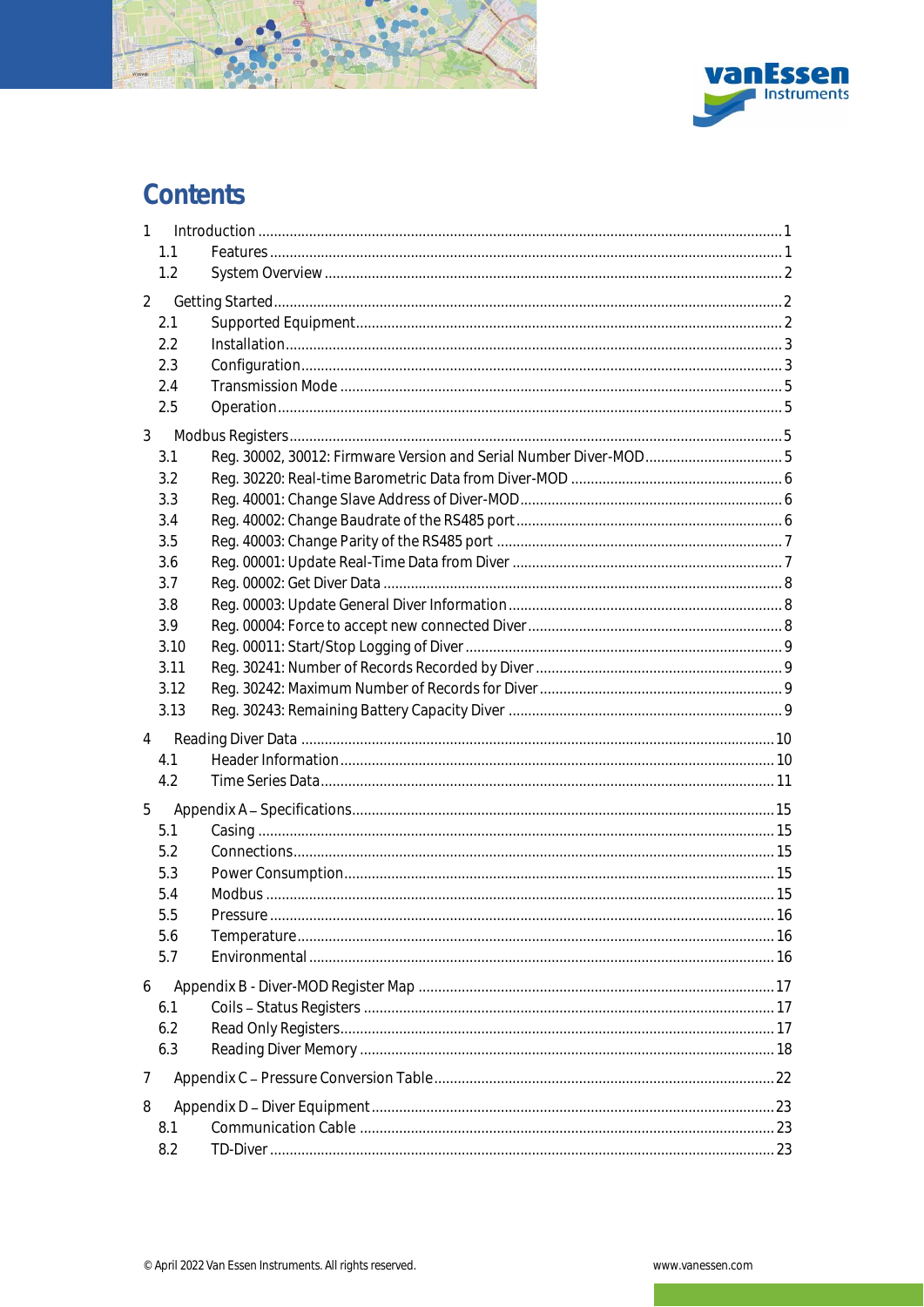

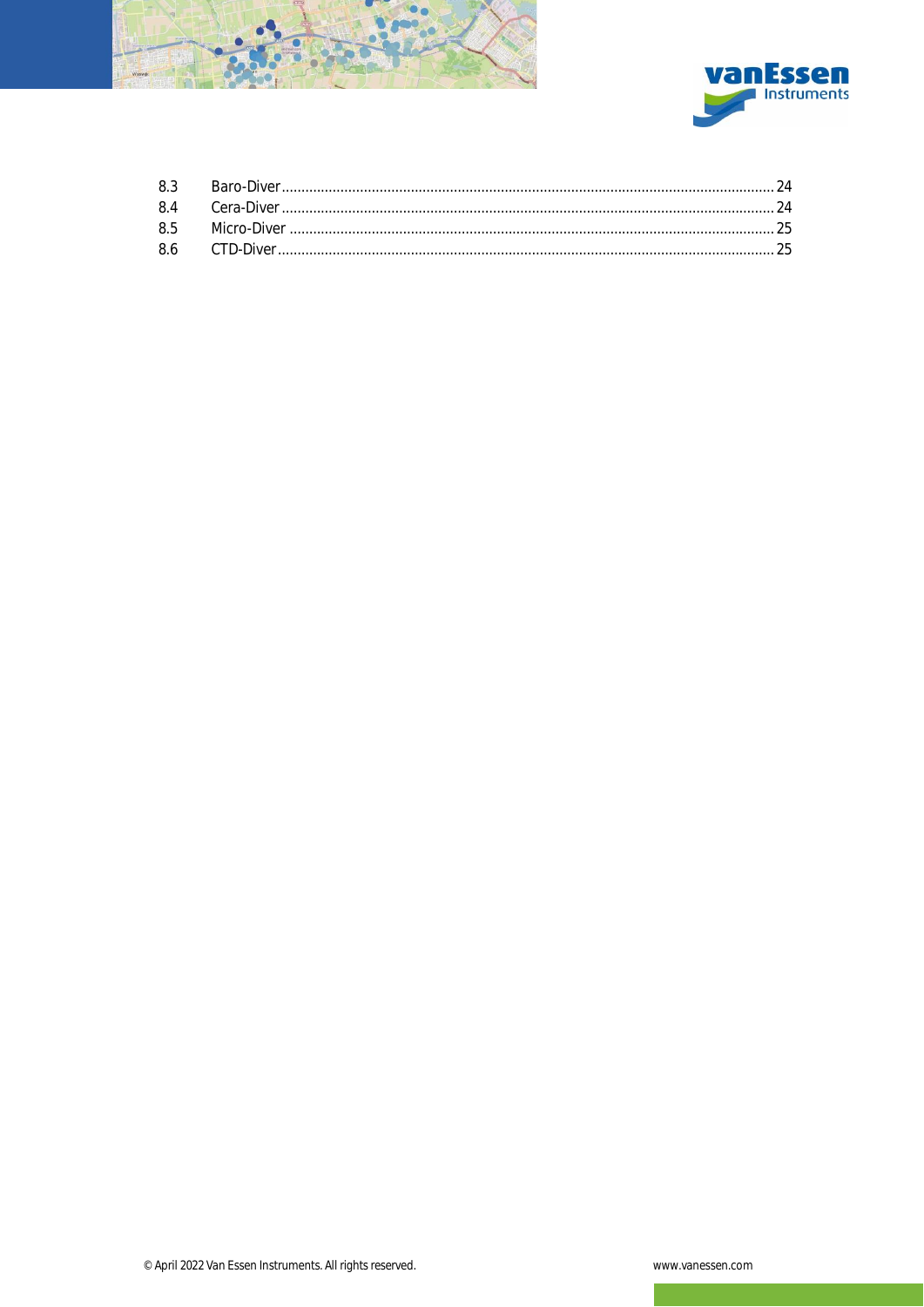



1

# <span id="page-5-0"></span>1 Introduction

The Diver-MOD is a Modbus interface for Divers and can be used to connect Divers to a RS485 network using the Modbus/RTU protocol. The Diver-MOD features a barometric sensor, which can be used to convert the Diver pressure into a water level.

The Diver-MOD is shown in [Figure 1.](#page-5-2) The Diver-MOD casing has an M12 connector (left) and a cable gland (right) and an air vent with a Gore-Tex® membrane. The M12 connector on the left is connected to a Diver communication cable (part no. AS2xxx) that on its turn is connected to a Diver (DI5xx, DI6xx, DI7xx, DI8xx, DI27x, DI28x).



*Figure 1 top view of the Diver-MOD (part no AS339).*

<span id="page-5-2"></span>The cable gland on the right side of the casing is used to connect the Diver-MOD to the Modbus interface through a 4-conductor cable. This cable is used for power supply and data transfer.

The air vent ensures that the pressure inside the casing is equal to the outside air pressure. The built-in barometric pressure sensor allows to convert Diver pressure data into water level data.

### <span id="page-5-1"></span>11 Features

The Diver-MOD features:

- Real-time Diver pressure, temperature and conductivity\* data.
- Real-time barometric pressure and temperature data.
- Reading the Diver memory.
- Programming of the Diver sample interval, setting the Diver clock, etc.
- Starting/stopping of the Diver.

(\* CTD-Diver DI27x and DI28x only)

The Diver-MOD contains a barometric sensor but has no built-in datalogger to store the barometric data. Compensated pressure is not available as this can be done by the back-end software.

This manual outlines all the features and operating principles of the Diver-MOD. The next chapter gives an overview of the supported equipment, installation procedures and configuration.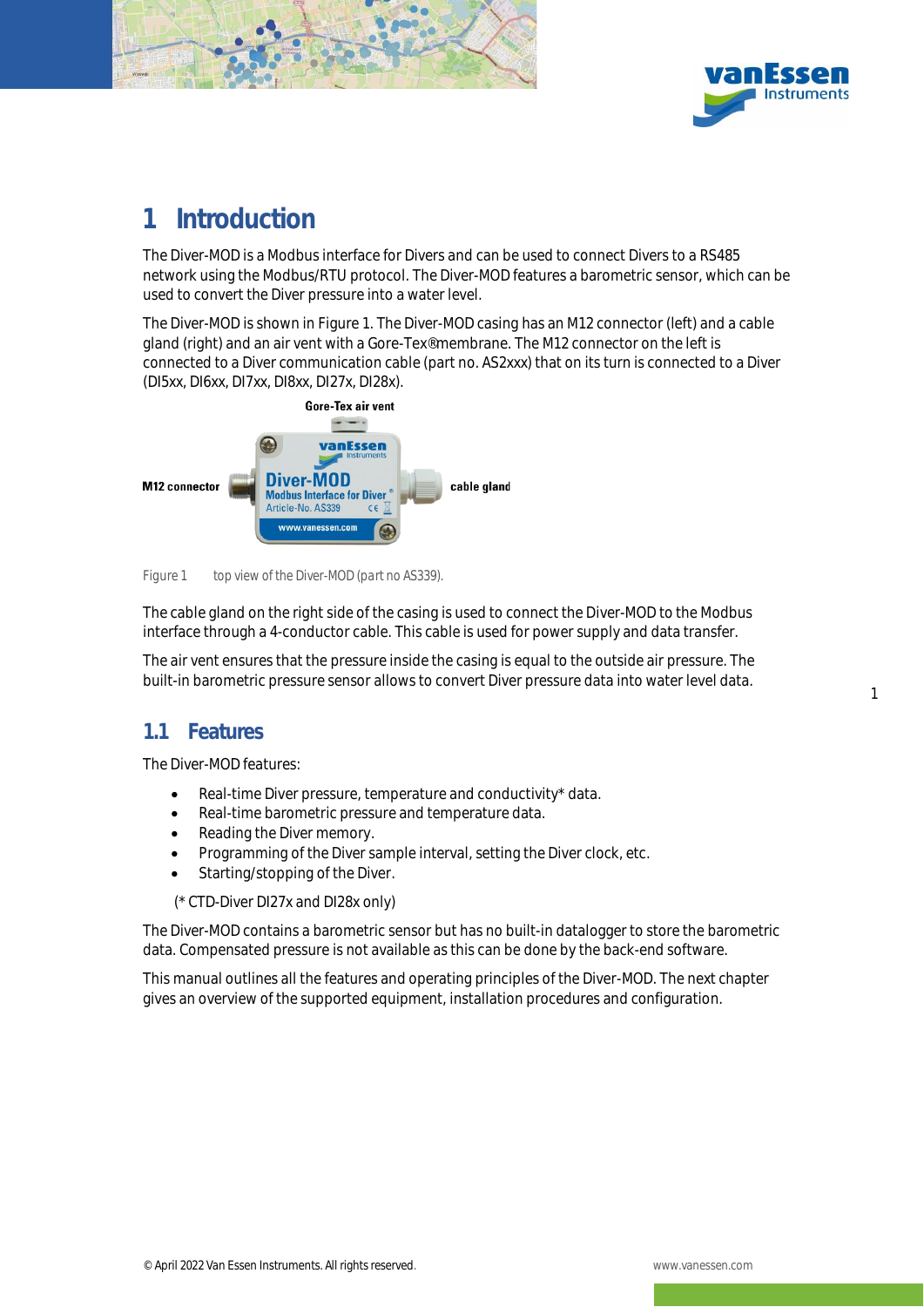



### <span id="page-6-0"></span>1.2 System Overview

A typical Modbus configuration is depicted i[n Figure 2.](#page-6-3) In the schematic two Diver-MODs are connected to a PC/PLC. This connection includes both data communication and power. The maximum Modbus cable length depends on the baud rate, the cable (gauge, capacitance or characteristic impedance), the number of loads on the daisy chain, and the network configuration (2-wire or 4-wire). For a maximum baud rate of 9600 and AWG26 or wider gauge, the maximum length is 1000 meters.



<span id="page-6-3"></span>*Figure 2 example Modbus network with PC/PLC and 2 Diver-MODs.*

Each Diver-MOD is connected to a Diver through a Diver communication cable. The maximum length of the Diver communication cable is 500 meters.

Each Diver-MOD must be programmed with a unique address (0 to 247). Messages sent to the address 0 will be accepted by all Diver-MODs. The Diver-MOD acts as a slave for the PLC/PC that requests the data from each Diver-MOD.

Up to 8 Diver-MODs can be used per Modbus network. The Diver-MOD is powered by the Modbus network. Each Diver-MOD is equipped with a 120  $\Omega$  (1/4 W) termination resistor that can be used by applying the termination jumper.

The Diver-MOD is in accordance with the *Modbus Application Protocol Specification V1.1b3* and enables to interface Divers in a RS485 network using the Modbus/RTU protocol. The Modbus TCP/IP is not supported.

# <span id="page-6-1"></span>2 Getting Started

### <span id="page-6-2"></span>2.1 Supported Equipment

The Diver-MOD can be connected to a Diver via a Diver Cable AS2xxx using the M12 connector. The following Divers can be used with the Diver-MOD:

- TD and Baro-Diver (model DI8xx),
- Mini and Baro-Diver (model DI5xx),
- Micro-Diver (model DI6xx),
- Cera-Diver (model DI7xx), and
- CTD-Diver (model DI27x, DI28x).

Detailed information about supported equipment can be found in Appendix D.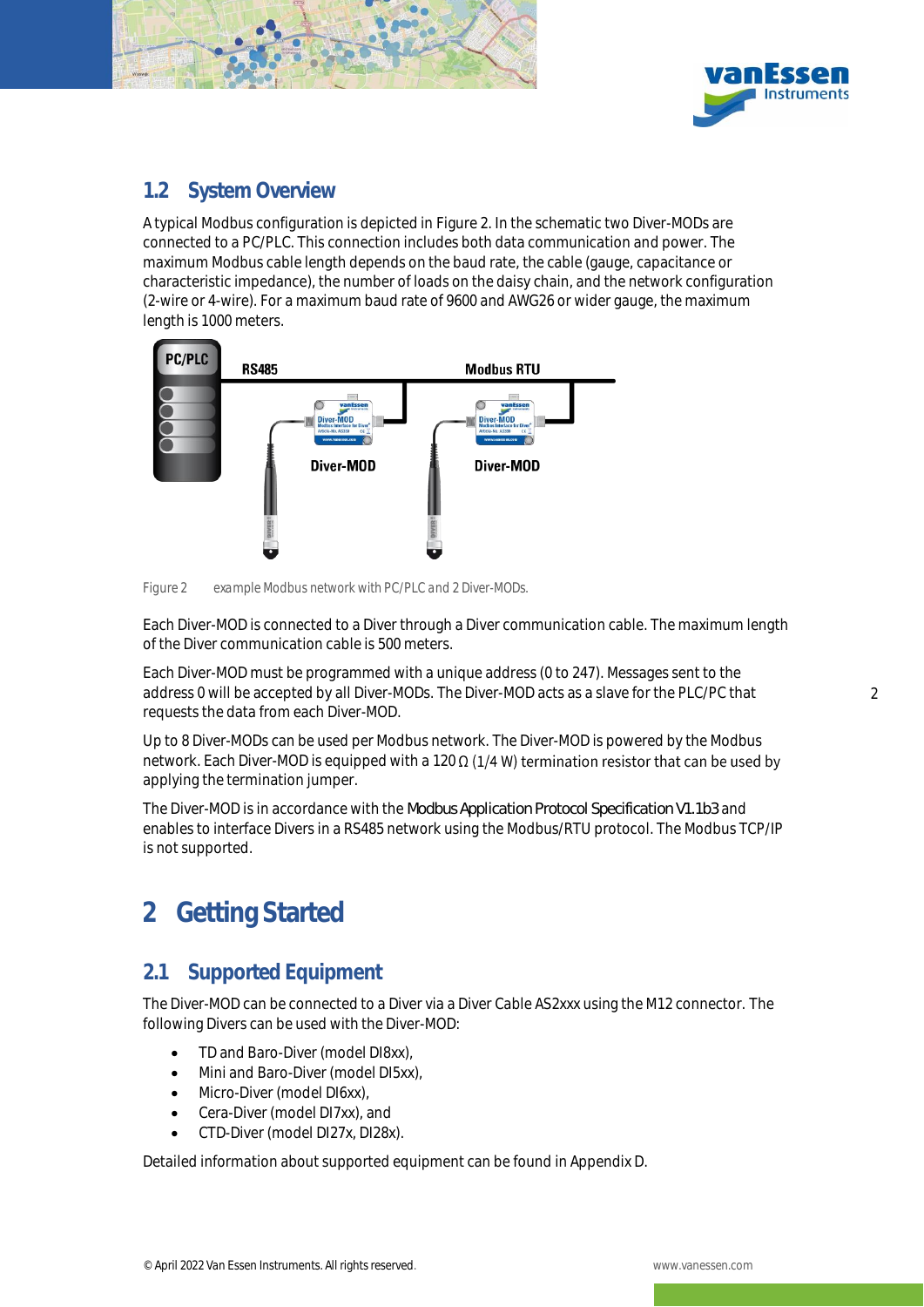



### <span id="page-7-0"></span>2.2 Installation

Connect the Diver-MOD to a Diver through a Diver communication cable (AS2xxx). Connect the Diver communication cable to the Diver-MOD by attaching it to the M12 connector.

Connect the PC or PLC to the Diver-MOD using a 4-conductor cable. The 4-conductors are for

- 5-volt power supply
- ground
- RS485-A
- RS485B

Feed the Modbus communication and power supply cable into the enclosure through the cable gland and connect the wires as depicted in [Figure 3.](#page-7-2) The cable gland provides an IP67 sealing for Modbus cables with a diameter from 3.5 to 7 mm.



<span id="page-7-2"></span>*Figure 3 Diver-MOD connection to Modbus/RTU (cable colors may vary).*

The Diver-MOD must be externally powered with +5VDC (4.5 Volt to 5.5 Volt). During communication the peak current is 50 mA and the effective current is 20 mA. The stand-by current of the Diver-MOD is 2 mA.

If the Diver-MOD is the last device in the RS485 network, the A and B line should be terminated with a 120  $\Omega$  termination resistor. This can be done by placing jumper JP1, se[e Figure 3.](#page-7-2)

There is one signal indicator (LED) which will light up briefly when the Diver-MOD is powered on. In addition, the LED will blink when there is activity on the RS485 communication line. When the Diver-MOD is in standby, the LED will be off.

### <span id="page-7-1"></span>2.3 Configuration

Diver-MOD is designed to communicate on a Modbus network using RTU (Remote Terminal Unit) mode. The ASCII (American Standard Code for Information Interchange) mode is **not** supported by the Diver-MOD.

The default serial settings are 9,600 bps, no parity and 1 stop bit. If the serial settings are changed by Modbus function codes, the changes take place after repowering.

The default Diver-MOD address is 1. If the slave address is changed by Modbus function codes, the change takes place immediately.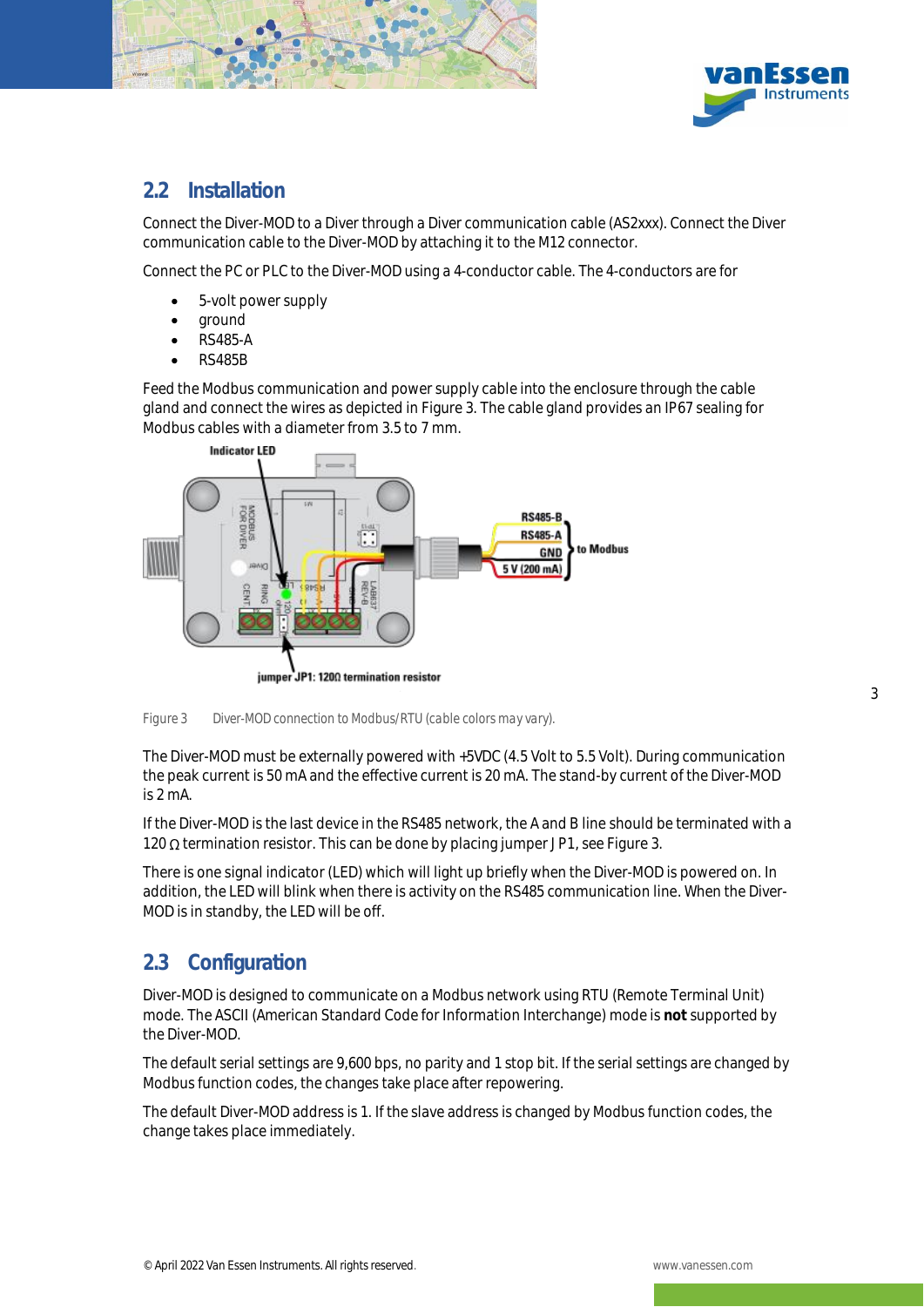



The master issues a Modbus request to the slaves in two modes:

- In unicast mode, the master addresses an individual slave. After receiving and processing the request, the slave returns a message (a 'reply') to the master. In that mode, a Modbus transaction consists of 2 messages: a request from the master, and a reply from the slave. Each slave must have a unique address (from 1 to 247) so that it can be addressed independently from other nodes.
- In broadcast mode, the master can send a request to all slaves. No response is returned to broadcast requests sent by the master. The broadcast requests are necessarily writing commands. All devices must accept the broadcast for writing function. The address 0 is reserved to identify a broadcast exchange.

The Modbus RTU frame format for the Diver-MOD is shown in [Figure 4.](#page-8-0) The client that initiates a Modbus transaction builds the Modbus Protocol Data Unit (PDU) represented by the green blocks in [Figure 4,](#page-8-0) and then adds the address and error check(CRC) to build the appropriate communication PDU.

A master addresses a slave by placing the slave address in the address field of the message. When the slave returns its response, it places its own address in the response address field to let the master know which slave is responding.

The function code indicates to the server what kind of action to perform. The function code can be followed by a data field that contains request and response parameters.

All Diver-MOD commands contain checksum information (CRC), to enable detection of transmission errors. Error checking field is the result of a "Redundancy Checking" calculation that is performed on the message contents. The Diver-MOD uses the RTU calculation method for the CRC.

Details about the different fields of the Modbus frame for the Diver-MOD can be found i[n Table 1.](#page-8-1) The Diver-MOD interface supports the function codes listed in [Table 2.](#page-9-4)

|  | Modbus message |
|--|----------------|
|--|----------------|

| Start/          | <b>Address</b> | Function <sup>1</sup> | Data              | <b>CRC</b> | End             |
|-----------------|----------------|-----------------------|-------------------|------------|-----------------|
| $\geq$ 3.5 char | 8 bits         | 8 bits                | $N \times 8$ bits | 16 bits    | $\geq$ 3.5 char |

<span id="page-8-0"></span>*Figure 4 Modbus message frame for the Diver-MOD on a serial line.*

#### <span id="page-8-1"></span>*Table 1 Diver-MOD frame format.*

| <b>Name</b> | Length (bits) | Function                                                                         |
|-------------|---------------|----------------------------------------------------------------------------------|
| Start       | 28            | At least 3½ characters times of silence (mark condition)                         |
| Address     | 8             | Slave address                                                                    |
| Function    | 8             | Indicates the function code; e.g., read coils/inputs                             |
| Data        | $N \times 8$  | Data + length will be filled depending on the message type                       |
| CRC.        | 16            | Checksum                                                                         |
| End         | 28            | At least 3 <sup>1</sup> / <sub>2</sub> character times of silence between frames |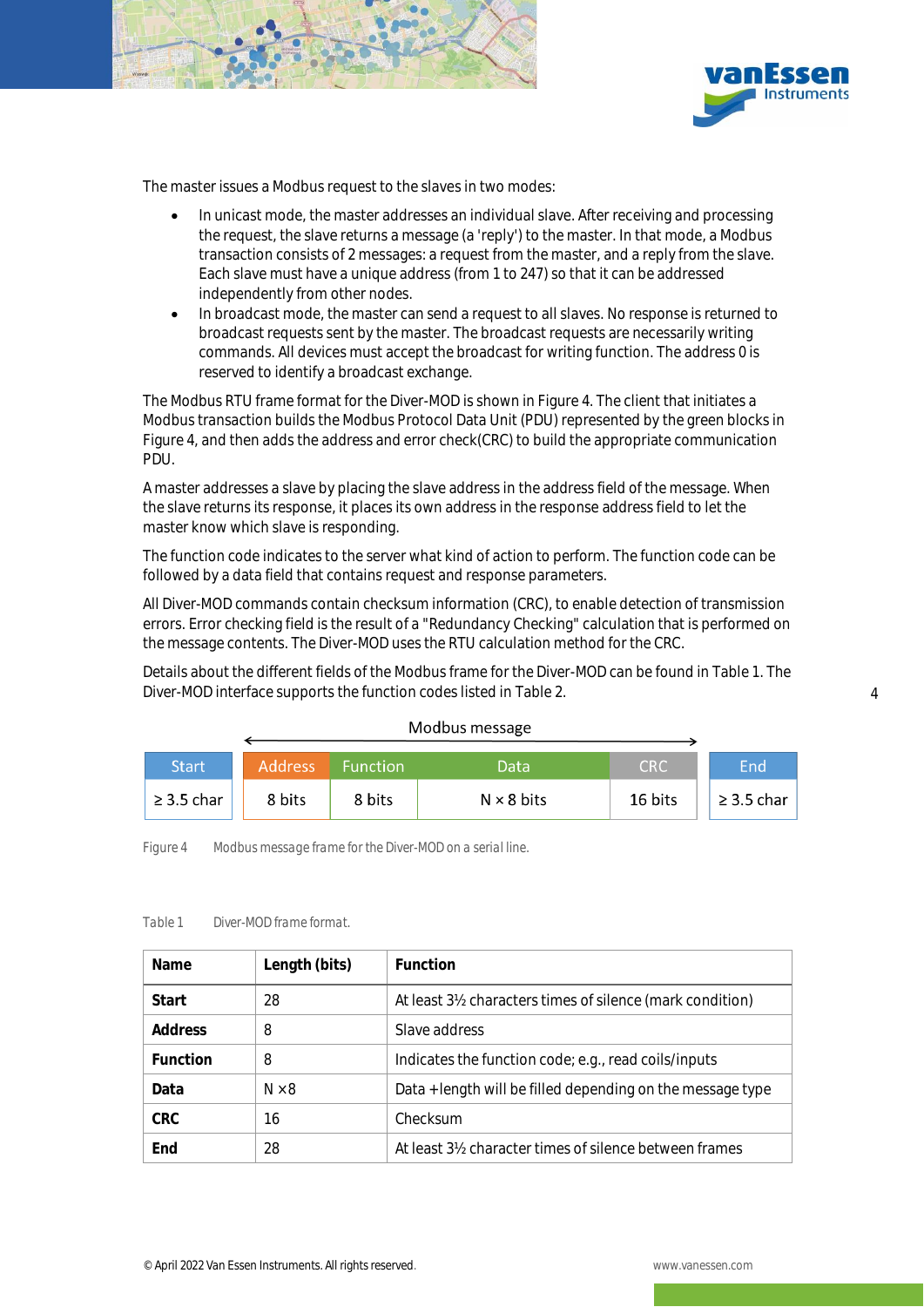



#### <span id="page-9-4"></span>*Table 2 Diver-MOD function codes.*

| Function name            | Function code     | Function type                                   |
|--------------------------|-------------------|-------------------------------------------------|
| Read Coils               | 0x01 (decimal 1)  | Internal Bits or Physical Coils                 |
| Write Single Coil        | 0x05 (decimal 5)  | Internal Bits or Physical Coils                 |
| Read Input Registers     | 0x04 (decimal 4)  | <b>Physical Input Registers</b>                 |
| Read Holding Registers   | 0x03 (decimal 3)  | Internal Registers or Physical Output Registers |
| Write Single Register    | 0x06 (decimal 6)  | Internal Registers or Physical Output Registers |
| Write Multiple Registers | 0x10 (decimal 16) | Internal Registers or Physical Output Registers |

### <span id="page-9-0"></span>2.4 Transmission Mode

The format for each byte (11 bits) for the Diver-MOD is:

- Coding System: 8-bit binary
- Bits per Byte: 1 start bit
	- 8 data bits, least significant bit sent first 1 bit for parity completion 1 stop bit

### <span id="page-9-1"></span>2.5 Operation

The Diver-MOD acts as an interface between the Diver and a Modbus network, i.e. it converts the Modbus commands to Diver commands and vice-versa. There is no direct communication between the Modbus supervisory computer and the Diver. The Diver-MOD acts as a buffer between the supervisory computer and the Diver. For example, to get a real-time value from the Diver, first a command must be sent from the supervisory computer to the Diver-MOD. Then the Diver-MOD will retrieve the real-time values from the Diver and store them in its internal memory. Finally, the supervisory computer can send a command to the Diver-MOD to retrieve the real-time values.

# <span id="page-9-2"></span>3 Modbus Registers

All the supported Modbus registers of the Diver-MOD are listed in Appendix B. A more detailed description of the most important registers is given below. Refer to [Table 2](#page-9-4) for the definition of the function code.

All registers in this document are 1-based. This means the actual packets sent to the Diver-MOD must have a data address 1 less than what the register number is in this document.

### <span id="page-9-3"></span>3.1 Reg. 30002, 30012: Firmware Version and Serial Number Diver-MOD

The firmware version and serial number of the Diver-MOD are stored in register 30001 and 30011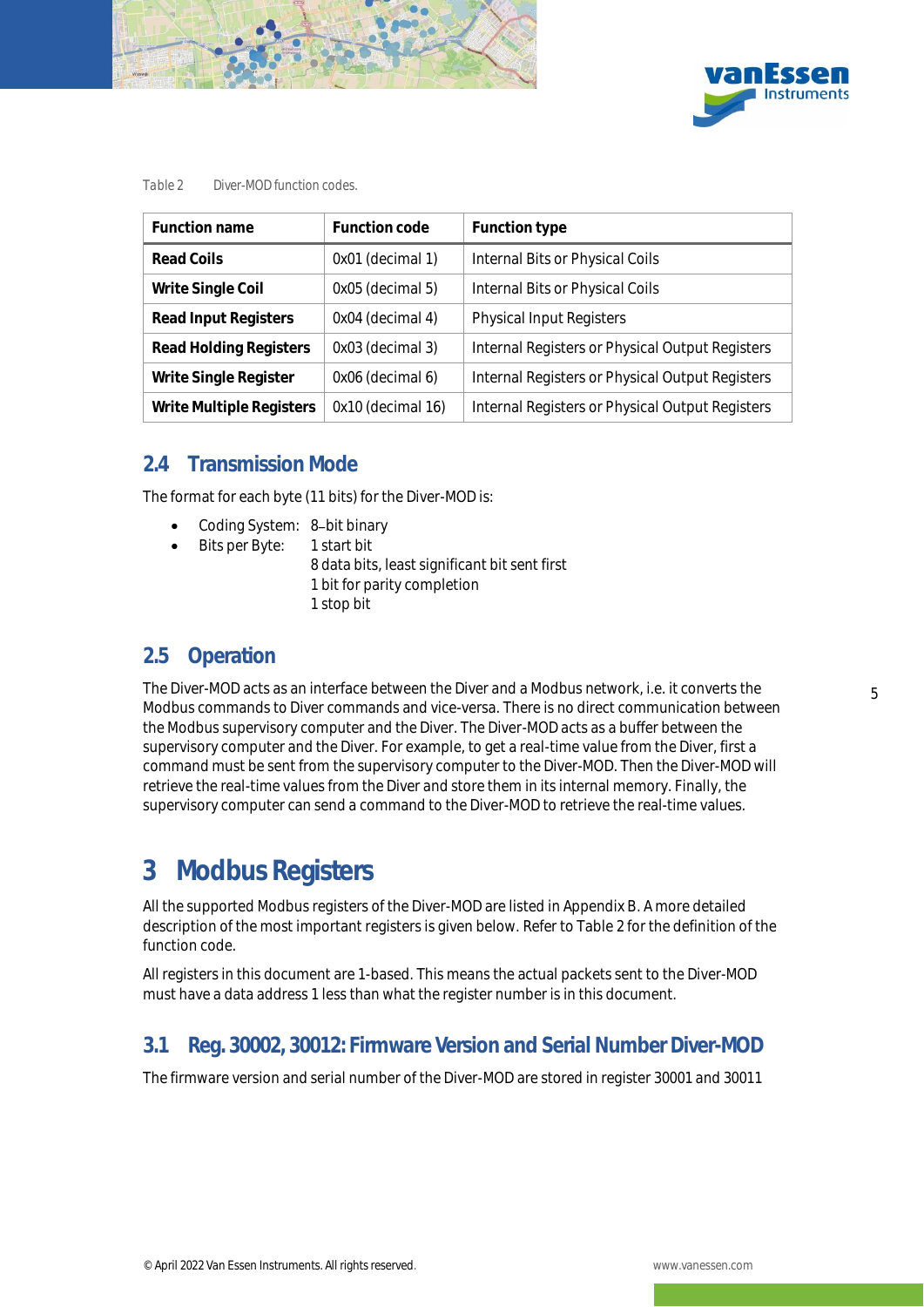



#### Example:

| Description                           | <b>Function</b><br>code | Register | Size<br>(registers) | Data<br>field | Remark                                                |
|---------------------------------------|-------------------------|----------|---------------------|---------------|-------------------------------------------------------|
| Read firmware version of<br>Diver-MOD | 0x04                    | 30002    | 10                  |               | Register 30002, convert to<br>string (20 characters). |
| Read serial number of<br>Diver-MOD    | 0x04                    | 30012    | 10                  |               | Register 30012, convert to<br>string (20 characters). |

### <span id="page-10-0"></span>3.2 Reg. 30220: Real-time Barometric Data from Diver-MOD

The real-time data from the barometric sensor in the Diver-MOD is stored in register 30220 and 30230.

Example:

| Description                                        | Function<br>code | Register | Size<br>(registers) | Data<br>field | Remark                                                                          |
|----------------------------------------------------|------------------|----------|---------------------|---------------|---------------------------------------------------------------------------------|
| Read real-time values<br>barometric sensor (long)  | 0x04             | 30221    |                     |               | Register 30221, convert to<br>longs (two registers for long).                   |
| Read real-time values<br>barometric sensor (float) | 0x04             | 30231    |                     |               | Register 30231, convert to<br>single float (two registers for<br>single float). |

### <span id="page-10-1"></span>3.3 Reg. 40001: Change Slave Address of Diver-MOD

Register 40001 contains the slave address of the Diver-MOD. The default slave address is 1. The slave address can be set from 1 to 247.

Example:

| Description          | <b>Function</b><br>code | Register | Size<br>(registers) | Data<br>field | Remark                                                                        |
|----------------------|-------------------------|----------|---------------------|---------------|-------------------------------------------------------------------------------|
| Change slave address | 0x06                    | 40001    |                     | $<1-247>$     | Data field is new address.<br>Register 40001 will take effect<br>immediately. |

### <span id="page-10-2"></span>3.4 Reg. 40002: Change Baudrate of the RS485 port

Register 40002 contains the baudrate at which the Diver-MOD operates. The default baudrate is 9,600 bps. The data field must have a value from 1 to 8, which corresponds to the following baudrate:

- $0 = 300$  bps
- $1 = 1,200$  bps
- $2 = 2,400$  bps
- $3 = 4,800$  bps
- $4 = 9,600$  bps
- $5 = 19,200$  bps
- $6 = 38,400$  bps
- $7 = 57,600$  bps
- $8 = 115,200$  bps

6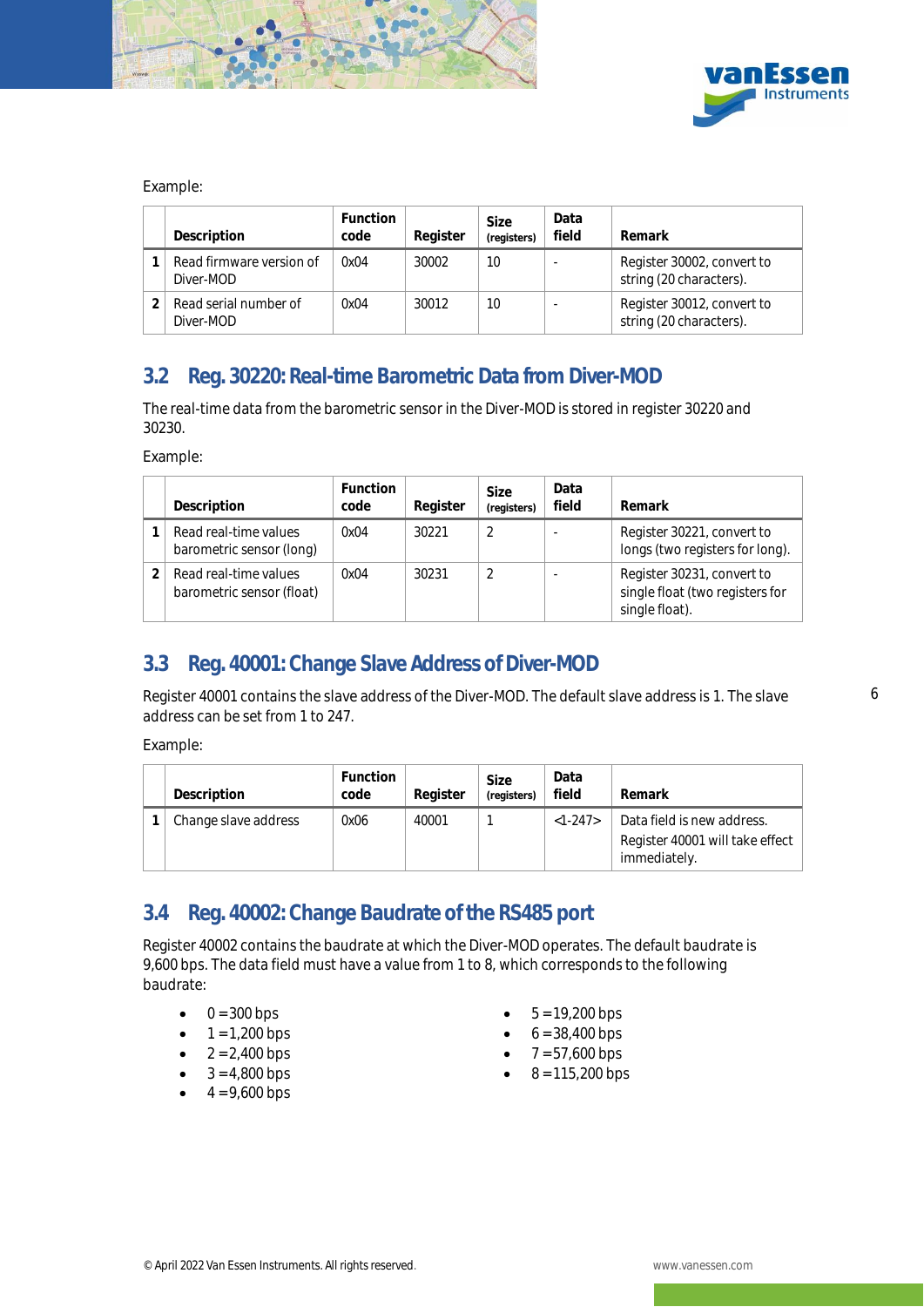



#### Example:

| Description     | <b>Function</b><br>code | Reaister | Size<br>(registers) | Data<br>field | Remark                                                    |
|-----------------|-------------------------|----------|---------------------|---------------|-----------------------------------------------------------|
| Change baudrate | 0x06                    | 40002    |                     | $<1-8>$       | Register 40002, will take<br>effect after reboot (reset). |

### <span id="page-11-0"></span>3.5 Reg. 40003: Change Parity of the RS485 port

Register 40003 contains the parity of the RS485 port. The default is no parity. The data field must have a value from 0 to 3, which corresponds to the following parity:

- $0 = none$
- $1 = even$
- $2 = odd$
- $3 =$  mark

Example:

| Description   | Function<br>code | Reaister | Size<br>(reaisters) | Data<br>field | Remark                                                    |
|---------------|------------------|----------|---------------------|---------------|-----------------------------------------------------------|
| Change parity | 0x06             | 40003    |                     | $<0-3>$       | Register 40003, will take<br>effect after reboot (reset). |

### <span id="page-11-1"></span>3.6 Reg. 00001: Update Real-Time Data from Diver

Setting this register forces the Diver-MOD to get real-time values, i.e. pressure, temperature and conductivity (if applicable), from the connected Diver. The updated real-time values must be read from registers  $30201 - 30216$ .

The type of conductivity is either normal conductivity or specific conductivity at 25 °C depending on the setting in the CTD-Diver.

Example:

|                | Description                                                             | Function<br>code | Register | <b>Size</b><br>(registers) | Data<br>field | Remark                                                                                                                                                         |
|----------------|-------------------------------------------------------------------------|------------------|----------|----------------------------|---------------|----------------------------------------------------------------------------------------------------------------------------------------------------------------|
|                | Update real-time values<br>from Diver, i.e. copy<br>values to Diver-MOD | 0x05             | 00001    |                            | 0xFF00        | Register 00001 can also be a<br>broadcast (address 0) to all<br>Diver-MODs. In case of a<br>broadcast, wait at least<br>500 ms before the next<br>instruction. |
| $\mathfrak{D}$ | Read real-time values<br>from all channels (longs)                      | 0x04             | 30201    | 6                          |               | Register 3020x, convert to<br>longs (two registers per long)                                                                                                   |
| 3              | Read real-time values<br>from all channels (float)                      | 0x04             | 30211    | 6                          |               | Register 3021x, convert to<br>single floats (two registers<br>per single float)                                                                                |
| 4              | Go to step 1                                                            |                  |          |                            |               | When used in a loop                                                                                                                                            |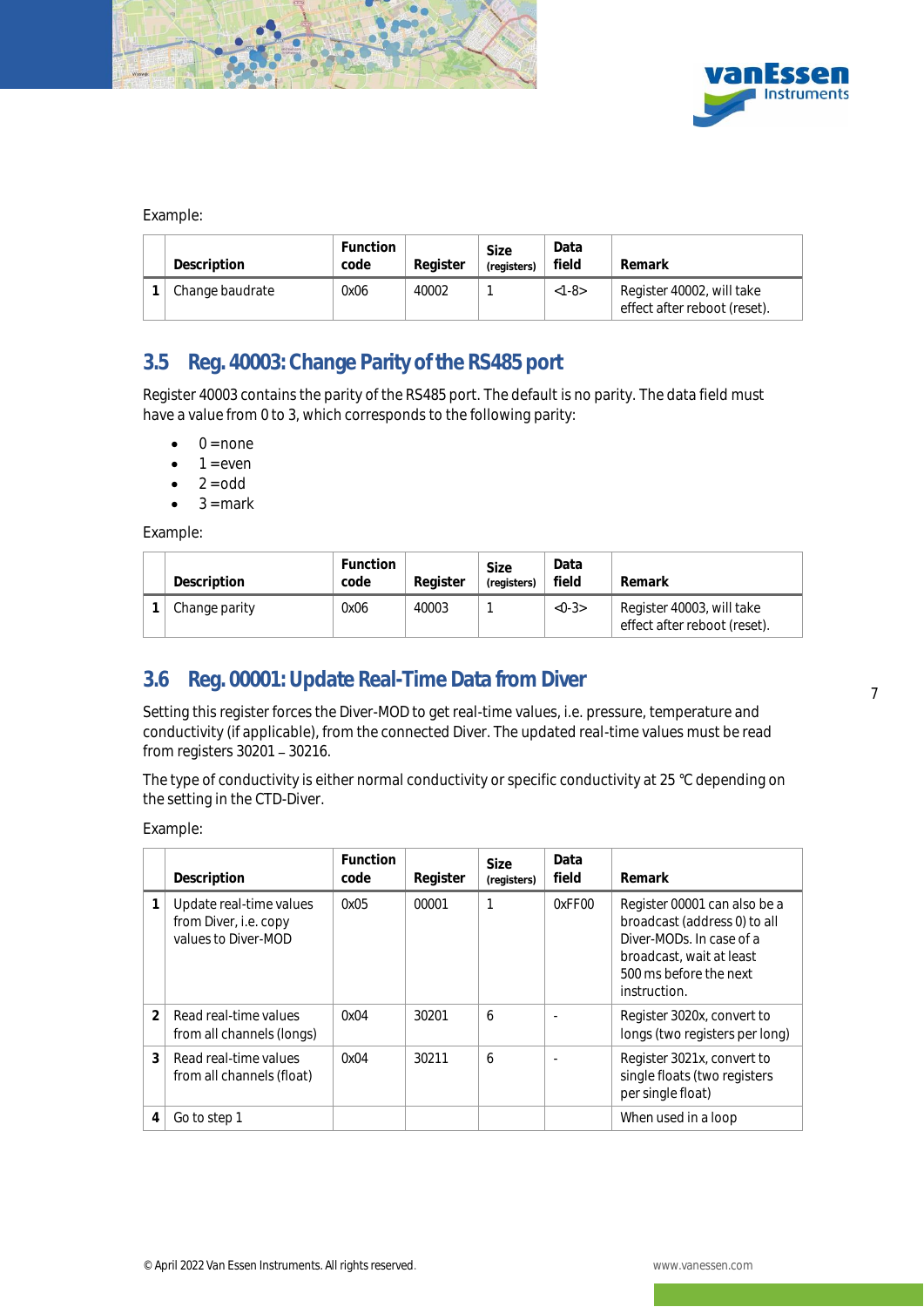



### <span id="page-12-0"></span>3.7 Reg. 00002: Get Diver Data

Setting this register will force the Diver-MOD to copy all recorded data from the connected Diver to the Diver-MOD's internal memory. After this the Diver data can be obtained using registers 30301 -40000.

Example:

| Description                                                             | <b>Function</b><br>code | Register | Size<br>(registers) | Data<br>field | Remark                                                                      |
|-------------------------------------------------------------------------|-------------------------|----------|---------------------|---------------|-----------------------------------------------------------------------------|
| Instruct Diver-MOD to<br>copy recorded data from<br>the connected Diver | 0x05                    | 00002    |                     | 0xFF00        | Register 00002 can also be a<br>broadcast (address 0) to all<br>Diver-MODs. |
| Read Diver data                                                         |                         |          |                     |               | See appendix C                                                              |

### <span id="page-12-1"></span>3.8 Reg. 00003: Update General Diver Information

Setting this register forces the Diver-MOD to retrieve all general information from the connected Diver. After this register is set, the latest recorded pressure and temperature measurements from the Diver can be obtained from registers 30022 - 30243. This action is only needed when the Diver settings are changed after powering up the Diver-MOD.

Example:

|   | Description                                                                    | <b>Function</b><br>code | Register | Size<br>(registers) | Data<br>field | Remark                                                                     |
|---|--------------------------------------------------------------------------------|-------------------------|----------|---------------------|---------------|----------------------------------------------------------------------------|
|   | Instruct Diver-MOD to<br>update general<br>information from<br>connected Diver | 0x05                    | 00002    |                     | 0xFF00        | Register 00003, not required<br>if Diver was connected before<br>power up. |
|   | Read serial number of the<br>Diver                                             | 0x04                    | 30022    | 18                  |               | Register 30022, convert to<br>string (36 characters).                      |
| 3 | Read reference and<br>ranges from all channels<br>of the Diver                 | 0x04                    | 30101    | 6                   |               | Register 30101, all integers<br>(one integer per register)                 |

### <span id="page-12-2"></span>3.9 Reg. 00004: Force to accept new connected Diver

When the Diver-MOD is continuously powered, it will not automatically recognize if a Diver is connected, replaced or reprogrammed. Setting register 00004 forces the Diver-MOD to connect to the Diver. Any Diver data in the Diver-MOD memory will be erased and replaced by the data from the newly connected Diver. Moreover, the Diver settings in the Diver-MOD will be refreshed.

Example:

| Description                                                                           | <b>Function</b><br>code | Register | Size<br>(registers) | Data<br>field | Remark                                                      |
|---------------------------------------------------------------------------------------|-------------------------|----------|---------------------|---------------|-------------------------------------------------------------|
| Force the Diver-MOD to<br>update the settings and<br>data from the connected<br>Diver | 0x05                    | 00004    |                     | 0xFF00        | Not required if the Diver was<br>connected during power up. |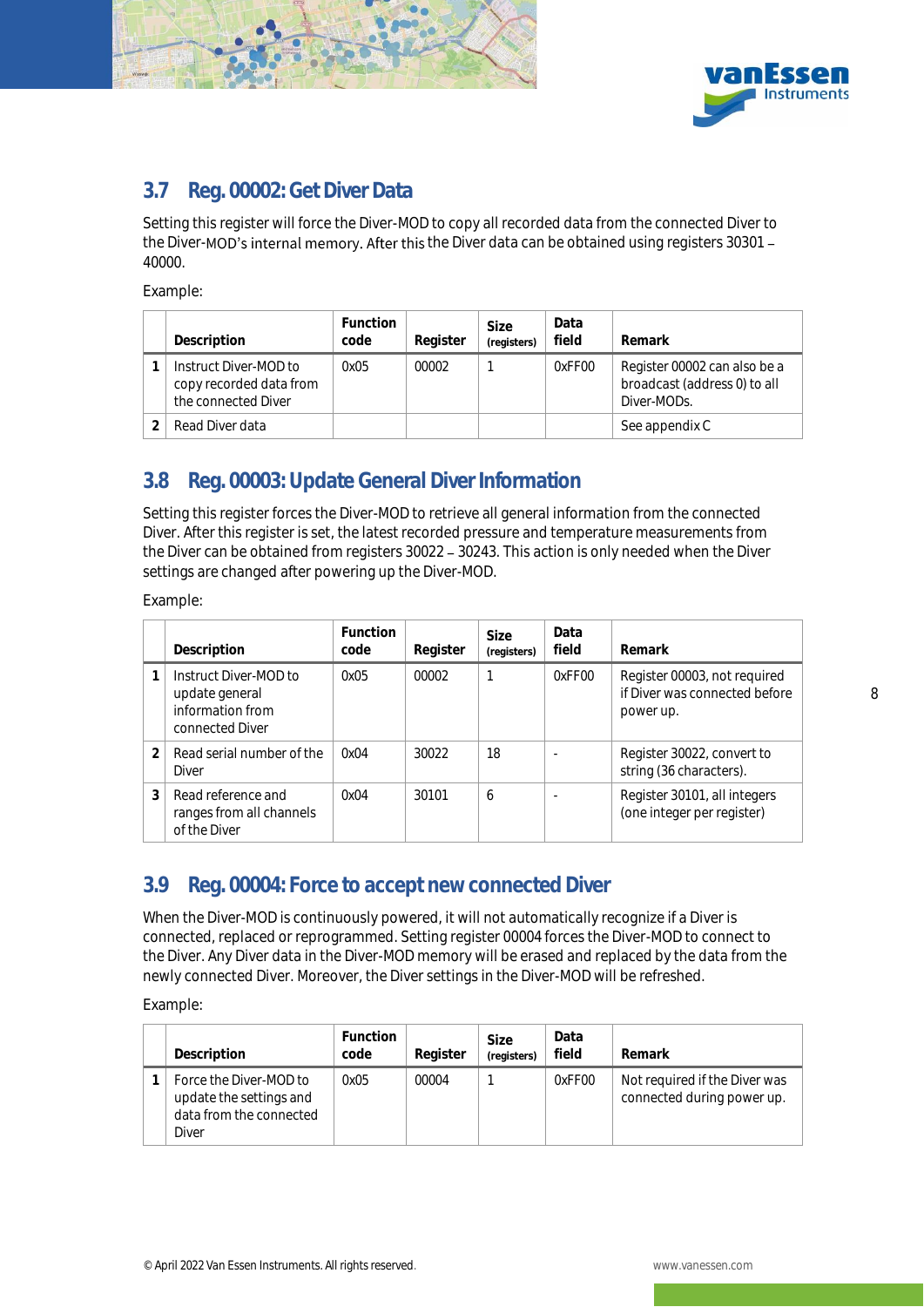



### <span id="page-13-0"></span>3.10 Reg. 00011: Start/Stop Logging of Diver

Setting register 00011 to 0xFF00 will start logging of the Diver and setting this register to 0x0000 will stop logging of the Diver.

Example:

|                | Description                                   | Function<br>code | Register | Size<br>(registers) | Data<br>field                 | Remark                                                                                        |
|----------------|-----------------------------------------------|------------------|----------|---------------------|-------------------------------|-----------------------------------------------------------------------------------------------|
|                | Set the real-time clock of<br>the Diver       | 0x03             | 40103    | 6                   | YY.MM.D<br>D.<br>HH,MM,<br>SS | First register 40103 is YEAR<br>(YY)                                                          |
| $\overline{2}$ | Set the sample interval of<br>the Diver       | 0x03             | 40101    | $\mathfrak{D}$      | tt.xx                         | FI: Register $40101 = 01(tt)$ and<br>Register 40102=30(xx) gives<br>30 second sample interval |
| 3              | Set the monitoring point<br>name of the Diver | 0x03             | 40109    | 10                  | 20 chars                      | Register 40109 - 40118                                                                        |
| 4              | Start the Diver                               | 0x05             | 00011    |                     | 0xFF00                        | Register 11: 0xFF00 is start                                                                  |

### <span id="page-13-1"></span>3.11 Reg. 30241: Number of Records Recorded by Diver

This register contains the number of records recorded by the Diver. First set register 00001 to update this register in the Diver-MOD with the most recent value.

Example:

| Description                                            | <b>Function</b><br>code | Register | <b>Size</b><br>(registers) | Data<br>field | Remark                                            |
|--------------------------------------------------------|-------------------------|----------|----------------------------|---------------|---------------------------------------------------|
| Update settings from<br>Diver in Diver-MOD             | 0x05                    | 00001    |                            | 0xFF00        |                                                   |
| Read the number of<br>records recorded by the<br>Diver | NxΩ4                    | 30241    |                            |               | Register 30241, integer value<br>from 0 to 48,000 |

### <span id="page-13-2"></span>3.12 Reg. 30242: Maximum Number of Records for Diver

This register contains the maximum number of records that can be recorded by the connected Diver.

Example:

| Description                                    | Function<br>code | Reaister | Size<br>(reaisters) | Data<br>field | Remark                                                    |
|------------------------------------------------|------------------|----------|---------------------|---------------|-----------------------------------------------------------|
| Read the Diver's memory<br>capacity in records | 0x04             | 30242    |                     |               | Register 30242, integer value<br>24,000 or 48,000 records |

### <span id="page-13-3"></span>3.13 Reg. 30243: Remaining Battery Capacity Diver

This register returns the remaining battery capacity of the connected Diver as a percentage of its full capacity. This value is only an indication! If the remaining battery capacity comes close to zero, the Diver needs to be replaced to prevent lost data!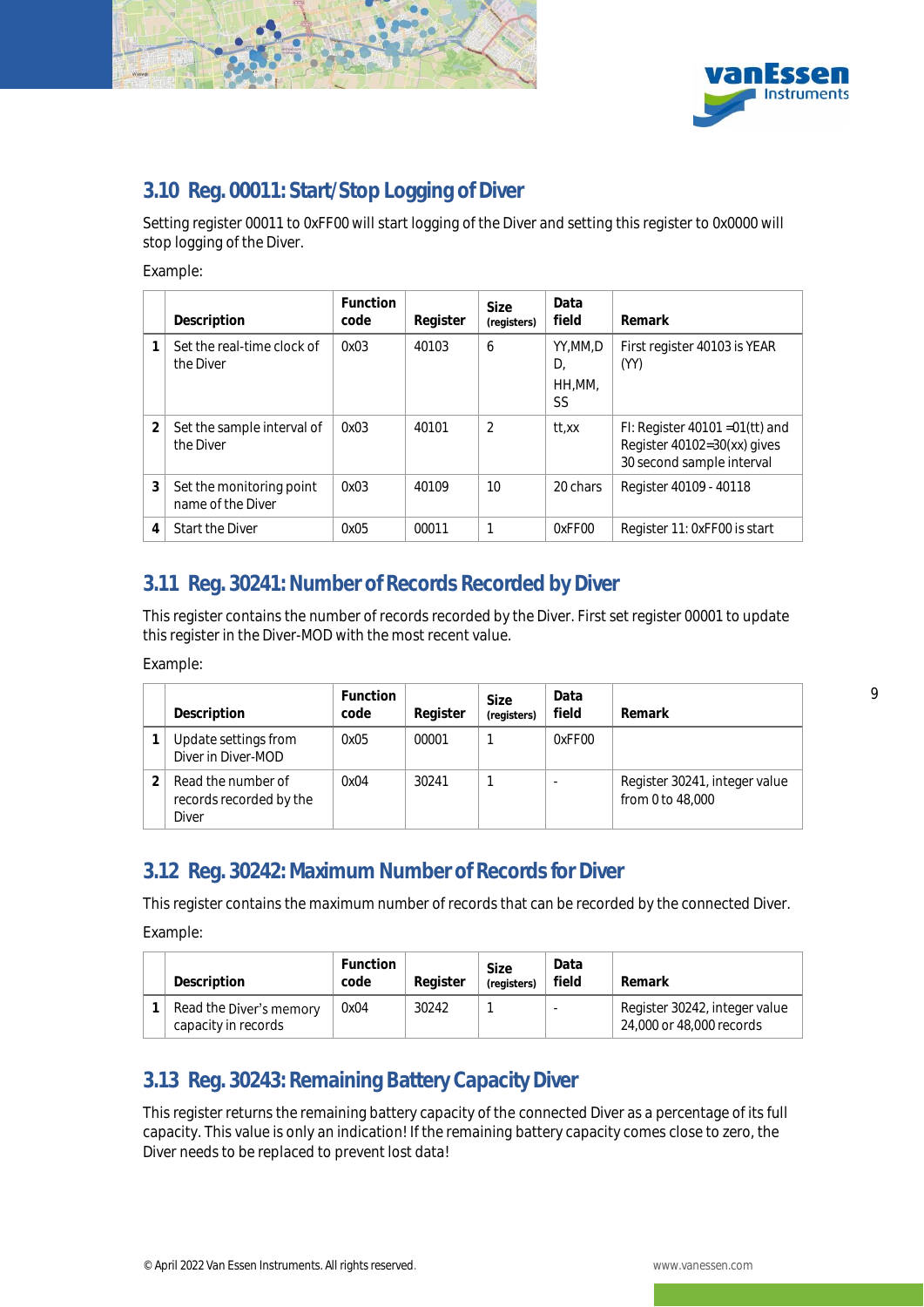



Example:

| Description                                     | Function<br>code | Register | Size<br>(registers) | Data<br>field | Remark                                                                |
|-------------------------------------------------|------------------|----------|---------------------|---------------|-----------------------------------------------------------------------|
| Read the remaining<br>battery capacity of Diver | 0x04             | 30243    |                     |               | Register 30243, integer value<br>0-100% remaining battery<br>capacity |

# <span id="page-14-0"></span>4 Reading Diver Data

The data from the connected Diver is copied to the internal memory of the Diver-MOD. This is a background process of the Diver-MOD. The update interval for this process can be set in register 00002. Because the data is stored in the Diver-MOD, the Diver data can be retrieved much faster from the Diver-MOD than if it must be read from the Diver.

The Diver data consists of two parts: the header information and the time series data.

### <span id="page-14-1"></span>4.1 Header Information

The header information is stored in registers 30301 to 30481. The data is stored in ASCII. The header information is required to obtain the time series data in engineering units. The header information contains specific information about each parameter (channel) measured by the Diver, the Diver serial number, the monitoring point name (location), etc.

The following data is required to obtain the time series data in engineering units.

#### Start Date/Time

The start date/time must be read from 9 registers starting at 30464. The returned string has the following format:

ss:mm:HH dd/MM/yy

For example, the returned string is "00:00:01 10/08/15", which equals 1:00:00 AM on August 10, 2015.

#### Sample Interval

The sample interval must be read from 7 registers starting at 30455. The returned string has the following format:

#### DD HH:mm:ss f

Where DD is number of days and f is tenths of a second; f will be 0 or 5. For example, the returned string is "00 01:00:00 0", which equals a sample interval of 1 hour.

#### Pressure Reference and Range

The pressure data is stored in channel 1. The unit of pressure is cmH2O (conventional). By definition 1 cmH2O equals 98.0665 Pascal.

The pressure reference is defined as the value (offset) in cmH2O from which the Diver starts measuring pressure. For all supported Divers this is 400 cmH2O. The pressure reference can be read from register 30101. The returned value is a signed 16 bit integer, for example "400".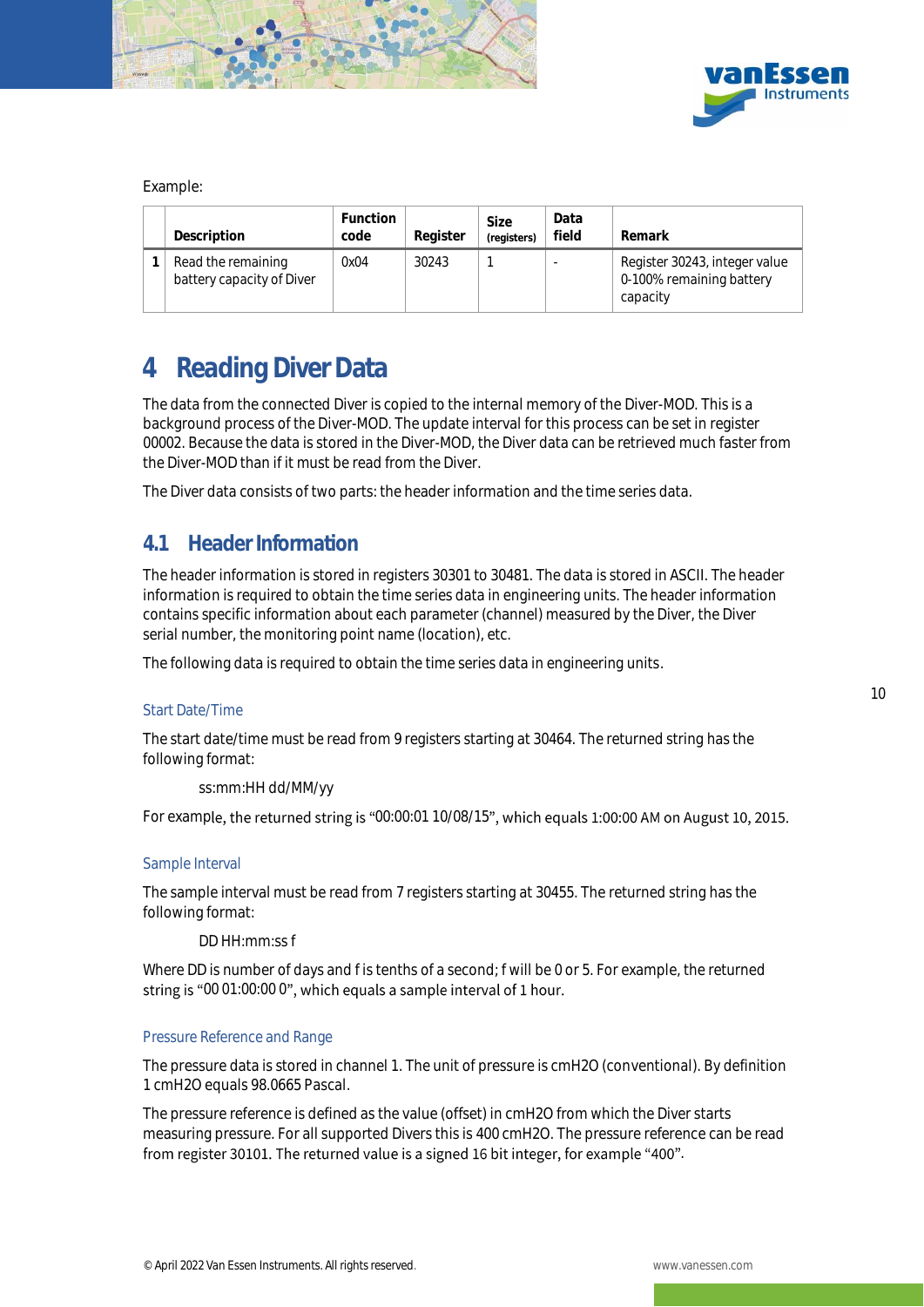



The pressure range is defined as the span of the pressure in cmH2O over which the Diver can measure pressure. The pressure range can be read from register 30104. The returned value is a signed 16-bit integer, for example "1750".

The returned value depends on the water column that the Diver can measure. The Diver part numbers and corresponding ranges are listed i[n Table 3.](#page-15-1)

| Part No                           | Water column /meter | Range/cmH2O |
|-----------------------------------|---------------------|-------------|
| DI500                             | 1.5                 | 750         |
| DI501, DI601, DI701, DI271, DI281 | 10                  | 1750        |
| D1502, D1602, D1702               | 20                  | 2750        |
| D1505, D1605, D1705, D1272, D1282 | 50                  | 5750        |
| D1510, D1610, D1710, D1273, D1283 | 100                 | 10750       |
| DI284                             | 200                 | 20750       |

<span id="page-15-1"></span>*Table 3 Divers and pressure range*

#### Temperature Reference and Range

The temperature data is stored in channel 2. The unit of temperature is degree Celsius.

The temperature reference is defined as the value (offset) in degree Celsius from which the Diver starts measuring temperature. For all the supported Divers this is -20 °C. The temperature reference can be read from register 30102. The returned value is a signed 16-bit integer, for example "-20".

The temperature range is defined as the span of the temperature in degree Celsius over which the Diver can measure temperature. For all the supported Divers this is 100 °C. The temperature range can be read from register 30105. The returned value is a signed 16-bit integer, for example "100".

#### Conductivity Reference and Range

This section applies to the CTD-Diver only. The conductivity data is stored in channel 3. The unit of conductivity is milli Siemens per centimeter (mS/cm).

The conductivity reference is defined as the value (offset) in mS/cm from which the CTD-Diver starts measuring conductivity. For the CTD-Diver this is 0 mS/cm. The conductivity reference can be read from register 30103. The returned value is a signed 16-bit integer, for example "0".

The conductivity range is defined as the span of the conductivity in mS/cm over which the Diver can measure conductivity. This range can be adjusted by the user to (30, 120 or 300) mS/cm. The conductivity range can be read from register 30106. The returned value is a signed 16-bit integer, for example "120".

Note: If a regular Diver, i.e. not a CTD-Diver, is connected to the Diver-MOD the returned values for the conductivity reference and range will be "0".

### <span id="page-15-0"></span>4.2 Time Series Data

Each Diver data record consists of a timestamp, a pressure value, a temperature value and a conductivity value (CTD-Diver only). Each Diver data record is stored in the Diver-MOD in 4 registers as depicted i[n Figure 5.](#page-16-0)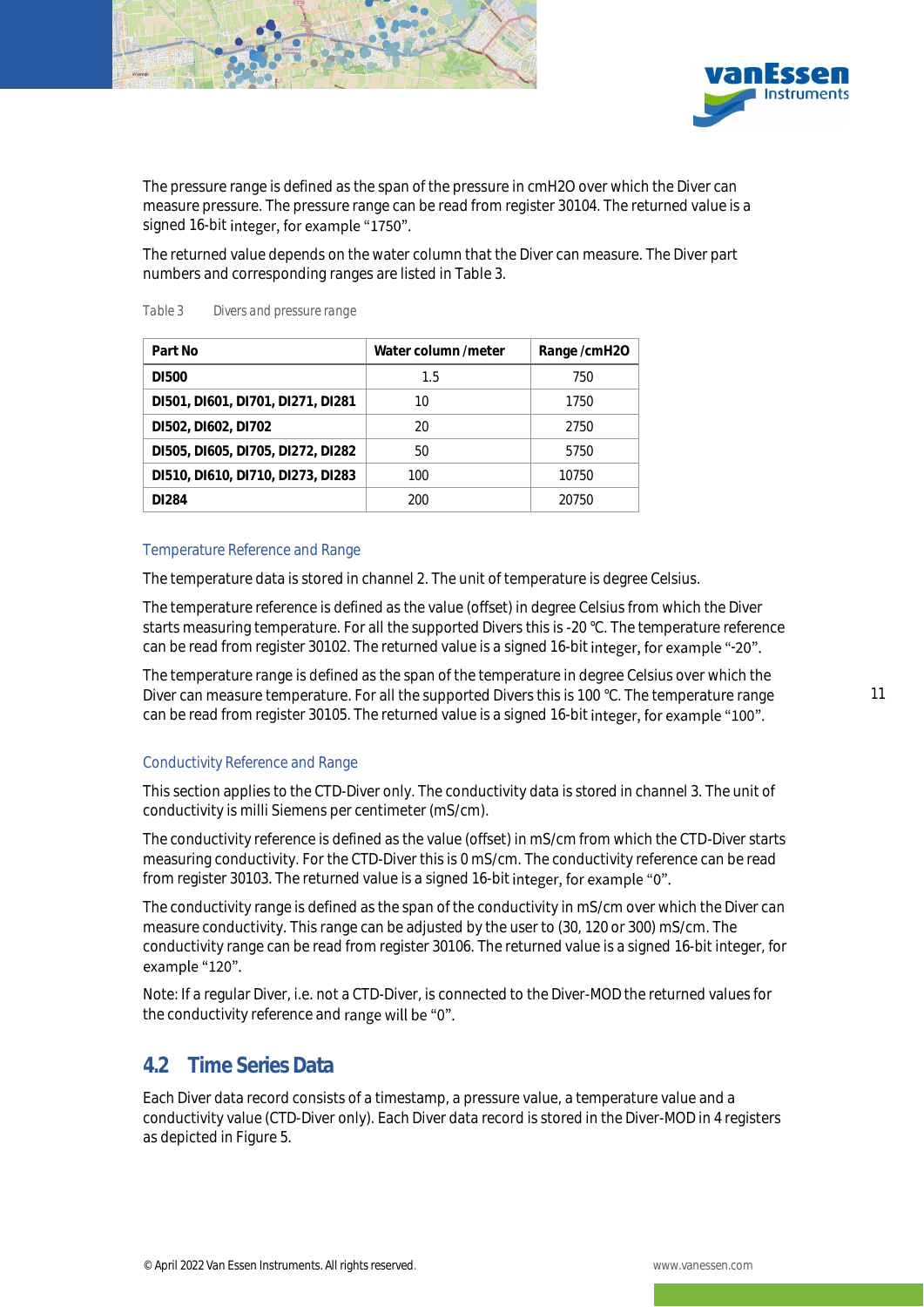



| Diver data record |                       |                  |                           |  |  |  |  |  |  |
|-------------------|-----------------------|------------------|---------------------------|--|--|--|--|--|--|
| Registerk         | Register $k + 1$      | Register $k + 2$ | Register $k + 3$          |  |  |  |  |  |  |
| time              | channel 1<br>pressure |                  | channel 3<br>conductivity |  |  |  |  |  |  |
| < 0.250>          | < 0.30,000            | < 0.30,000       | < 0.30,000                |  |  |  |  |  |  |

<span id="page-16-0"></span>*Figure 5 A Diver data record is stored in four registers in the Diver-MOD memory*

#### Timestamp

The first or time register has a value from 0 to 250. Only the first Diver data record will have a 0 for the time register. The time register will be 1 if the Diver sample method is set to *fixed* or *averaging*. For other sample methods, the time ranges from 1 to 250.

The timestamp of the first Diver data record is equal to the start time form the header information. For each subsequent Diver data record the timestamp value can be calculated from:

Timestamp of previous Diver data record + sample interval × time register

#### **Pressure**

The second or pressure register has decimal values from 0 to 30,000 ( $P_{\text{Dec}}$ ). Use the pressure reference and range from the header information to convert these values to engineering units (PENG):

 $P_{ENG} = P_{DEC} / 30000 \times range + reference$ 

If the pressure must be converted to a different unit then refer to Appendix C for conversion factors.

#### **Temperature**

The third or temp register has decimal values from 0 to 30,000 ( $T_{\text{DEC}}$ ). Use the temperature reference and range from the header information to convert these values to engineering units ( $T_{ENG}$ ):

 $T_{ENG}$  =  $T_{DEC}$  / 30000  $\times$  range + reference

#### **Conductivity**

The fourth or conductivity register has decimal values from 0 to 30,000 ( $C_{\text{DEC}}$ ). Use the pressure reference and range from the header information to convert these values to engineering units (C<sub>ENG</sub>):

 $C_{FNG} = C_{DEC}$  / 30000  $\times$  range + reference

#### Time Series Data

The Diver time series data is stored in the Diver-MOD in memory blocks of 2,000 records each. The memory block is selected by setting register 40041 from 0 to 35 in. Subsequently, the 2,000 records from the specified block can be read from register 32001 to 40000. A functional block diagram of this workflow is shown i[n Figure 6.](#page-17-0)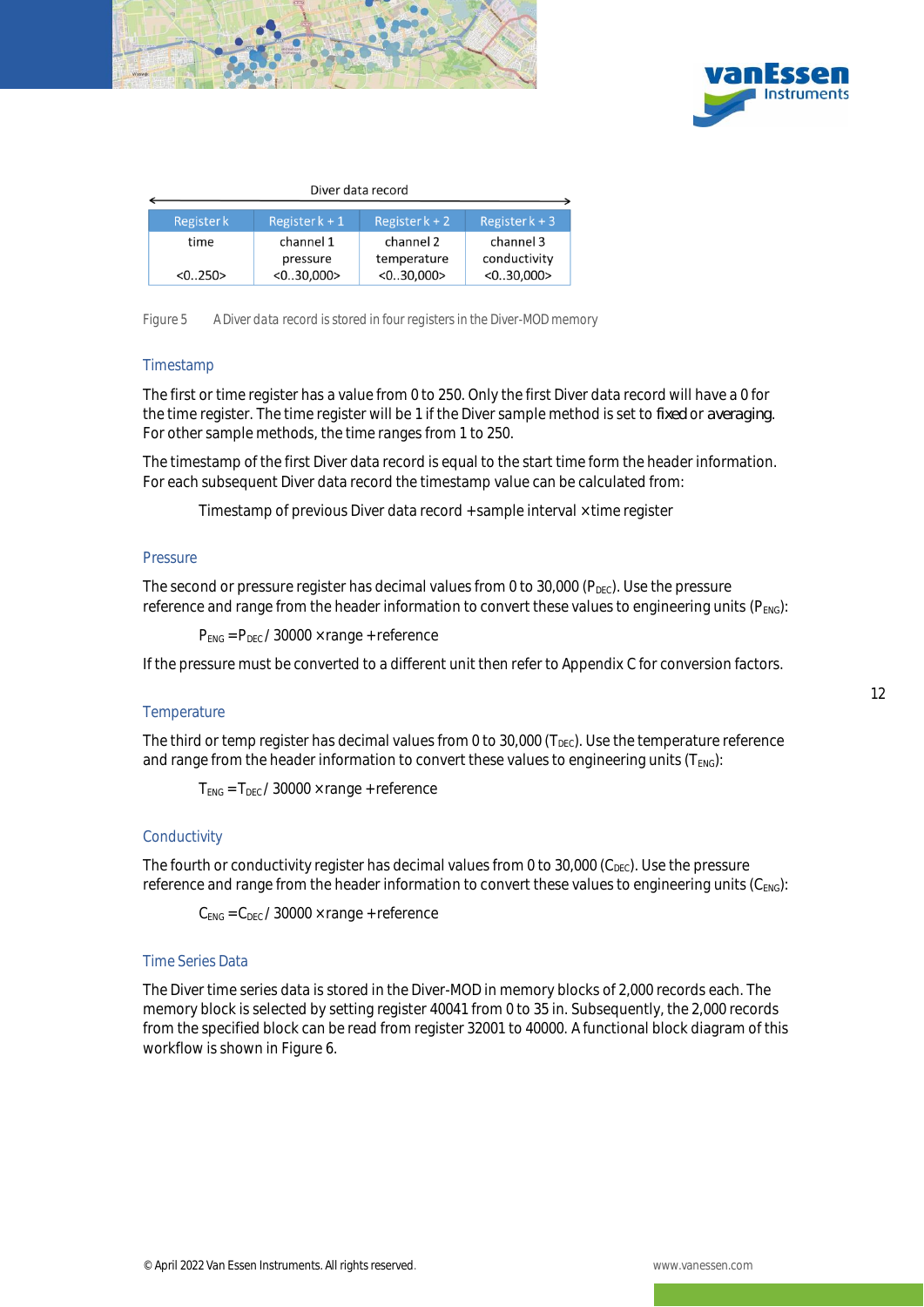





<span id="page-17-0"></span>

Registers must be read until one or more registers contain the value 0xFFFF. The last Diver data record is proceeded by 4 registers all containing 0xFFFF.

|                          | Description                          | <b>Function</b><br>code | Register | Size<br>(registers) | Data<br>field | Remark                                                                                                           |
|--------------------------|--------------------------------------|-------------------------|----------|---------------------|---------------|------------------------------------------------------------------------------------------------------------------|
| 1                        | Read general header<br>information   | 0x04                    | 30301    | 28                  | L,            | Read 28 registers, starting at<br>register 30301, to get the<br>general header information.                      |
| $\overline{\mathcal{L}}$ | Read channel 1 header<br>information | 0x04                    | 30329    | 24                  |               | Read 24 registers, starting at<br>register 30329, to get the<br>channel 1 header<br>information.                 |
| 3                        | Read channel 2 header<br>information | 0x04                    | 30371    | 24                  | $\sim$        | Read 24 registers, starting at<br>register 30371, to get the<br>channel 2 header<br>information.                 |
| $\overline{4}$           | Read channel 3 header<br>information | 0x04                    | 30413    | 24                  |               | Read 24 registers, starting at<br>register 30413, to get the<br>channel 3 header<br>information. CTD-Diver only. |
| 5                        | Read timing header<br>information    | 0x04                    | 30455    | 27                  |               | Read 27 registers, starting at<br>register 30455, to get the<br>timing header information.                       |
| 6                        | Set block number to read             | 0x03                    | 40041    | $\mathbf{1}$        | $<0-35>$      | Set register 40041 to select<br>the block number to read.                                                        |

#### Example: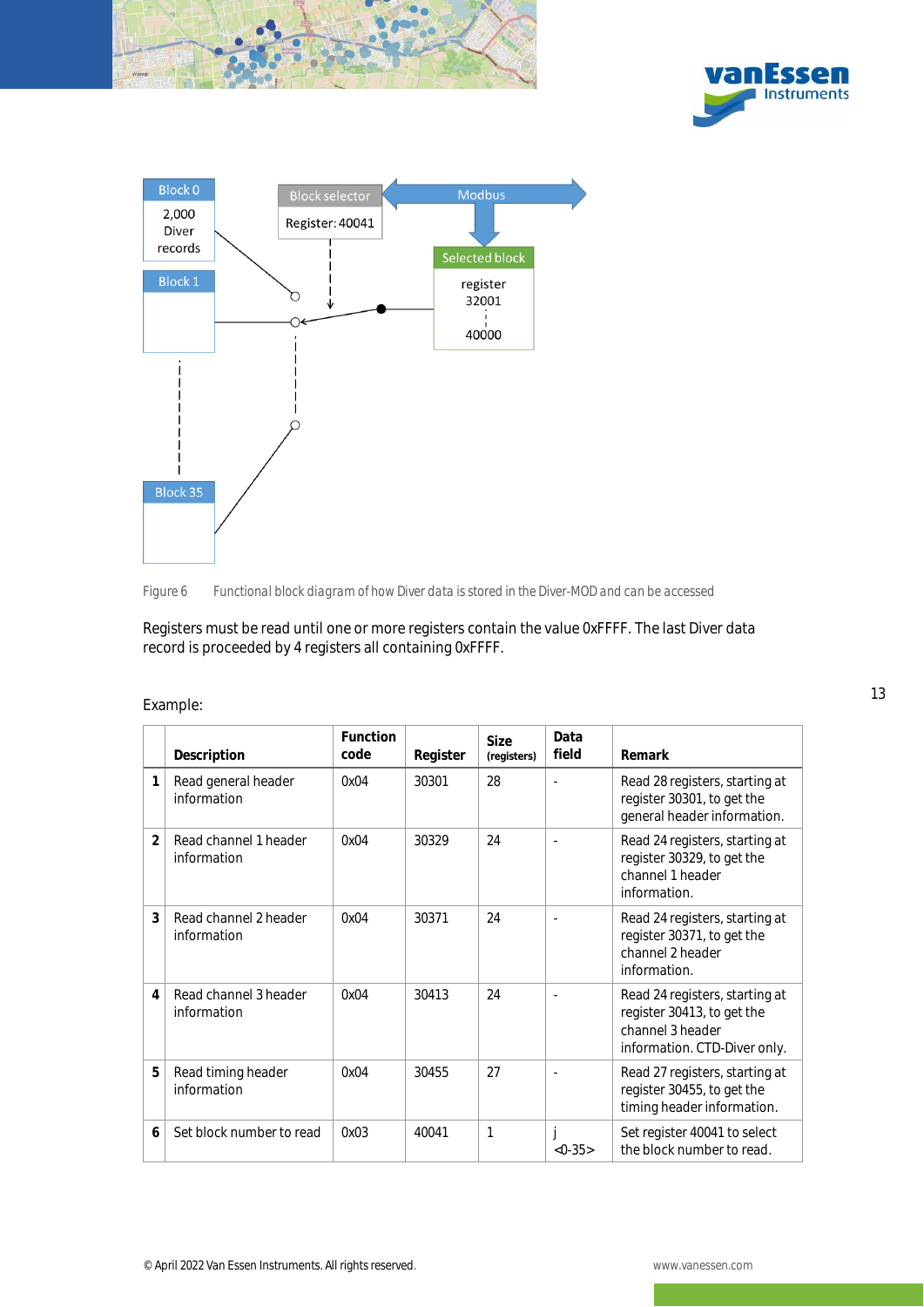



|   | Description                                                         | Function<br>code | Register | Size<br>(registers) | Data<br>field | Remark                                                                                                                  |
|---|---------------------------------------------------------------------|------------------|----------|---------------------|---------------|-------------------------------------------------------------------------------------------------------------------------|
|   | Read 2,000 Diver data<br>records                                    | 0x04             | 32001    | 8,000               |               | Read from register 32001 in<br>increments of 100 registers.<br>Stop reading if one or more<br>registers contain 0xFFFF. |
| 8 | Continue reading data<br>next 2,000 Diver records.<br>Go to step 6. |                  |          |                     |               | Increment j by 1.                                                                                                       |

14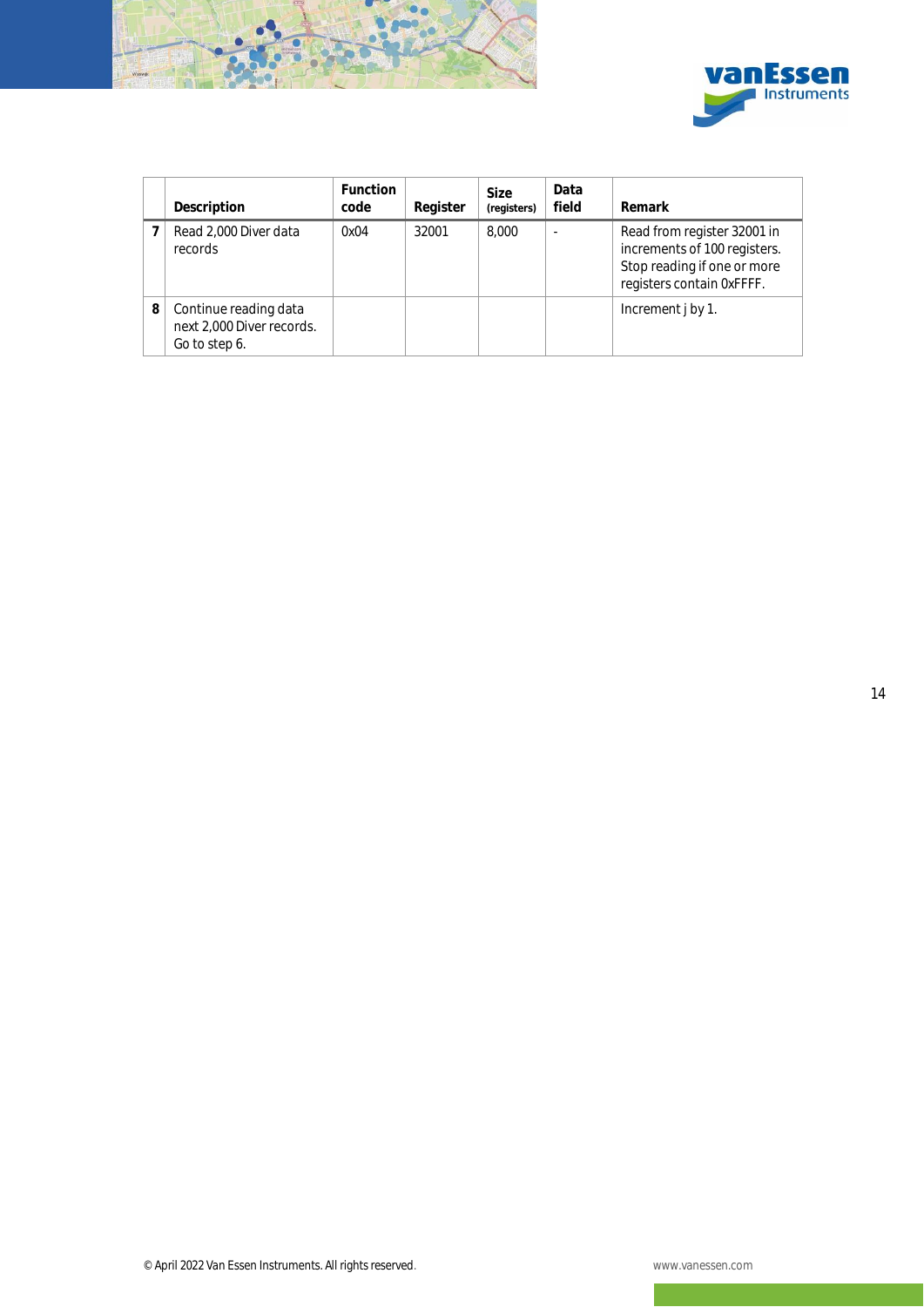



15

# <span id="page-19-0"></span>5 Appendix A - Specifications

### <span id="page-19-1"></span>5.1 Casing

| Dimensions $(L \times W \times H)$ | 65 mm $\times$ 50 mm $\times$ 35 mm |
|------------------------------------|-------------------------------------|
| Weight                             | ~82 a                               |
| Material                           | ABS.                                |
| Protection classification          | IP65                                |

### <span id="page-19-2"></span>5.2 Connections

| Diver Cable             | M12 connector (connect to AS2xxx cable)<br>Length: 0.5 to 500 meter                                        |
|-------------------------|------------------------------------------------------------------------------------------------------------|
| Modbus                  | Cable Gland PG-7                                                                                           |
| Compatible Diver models | Mini-Diver (DI5xx), Micro-Diver (DI6xx), Cera-Diver<br>(DI7xx), CTD-Diver (DI27x, DI28x), TD-Diver (DI8xx) |

### <span id="page-19-3"></span>5.3 Power Consumption

| External supply voltage | 5 VDC           |
|-------------------------|-----------------|
| Standby current         | 2 mA            |
| Maximum current         | $10 \text{ mA}$ |

### <span id="page-19-4"></span>5.4 Modbus

| Communication    | RS485 half-duplex, single pair, 300 bps to 115,200 bps                             |  |  |
|------------------|------------------------------------------------------------------------------------|--|--|
| Multi-drop       | yes, max 8 devices per communication link                                          |  |  |
| Address          | user programmable: 1 to 247                                                        |  |  |
| Modbus features: | Real-time Diver conductivity (CTD-Diver only) pressure<br>and temperature reading. |  |  |
|                  | Read Diver memory                                                                  |  |  |
|                  | Read/write Diver sample interval                                                   |  |  |
|                  |                                                                                    |  |  |

Read/write monitoring point name of Diver

Start/stop Diver (no future start)

Read memory status: total memory and memory used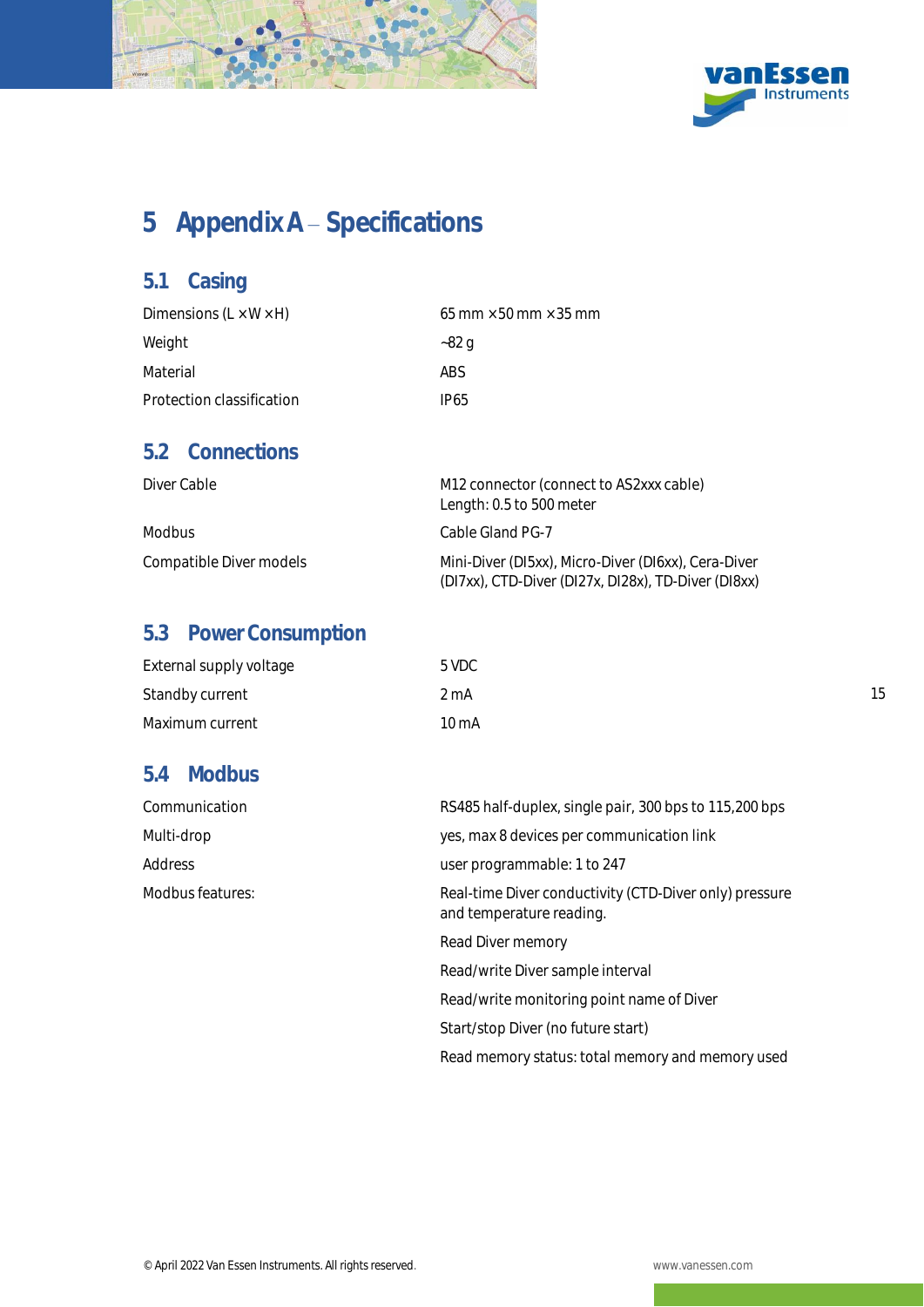



### <span id="page-20-0"></span>5.5 Pressure

| Range                 | 400 to 1100 cmH2O            |
|-----------------------|------------------------------|
| Accuracy <sup>+</sup> | $\pm 2.0$ cmH <sub>2</sub> O |
| Resolution            | $0.06$ cmH <sub>2</sub> O    |

## <span id="page-20-1"></span>5.6 Temperature

| Range                 | $-20$ to 80 °C       |
|-----------------------|----------------------|
| Calibrated            | 0 to 50 $^{\circ}$ C |
| Accuracy <sup>+</sup> | $+1\degree$ C        |
| Resolution            | $0.2 \degree C$      |
| $+$ maximum           |                      |

### <span id="page-20-2"></span>5.7 Environmental

| Storage/Transport temperature | $-20$ to 80 °C. |
|-------------------------------|-----------------|
| Storage humidity range        | 0 to 100 $%$    |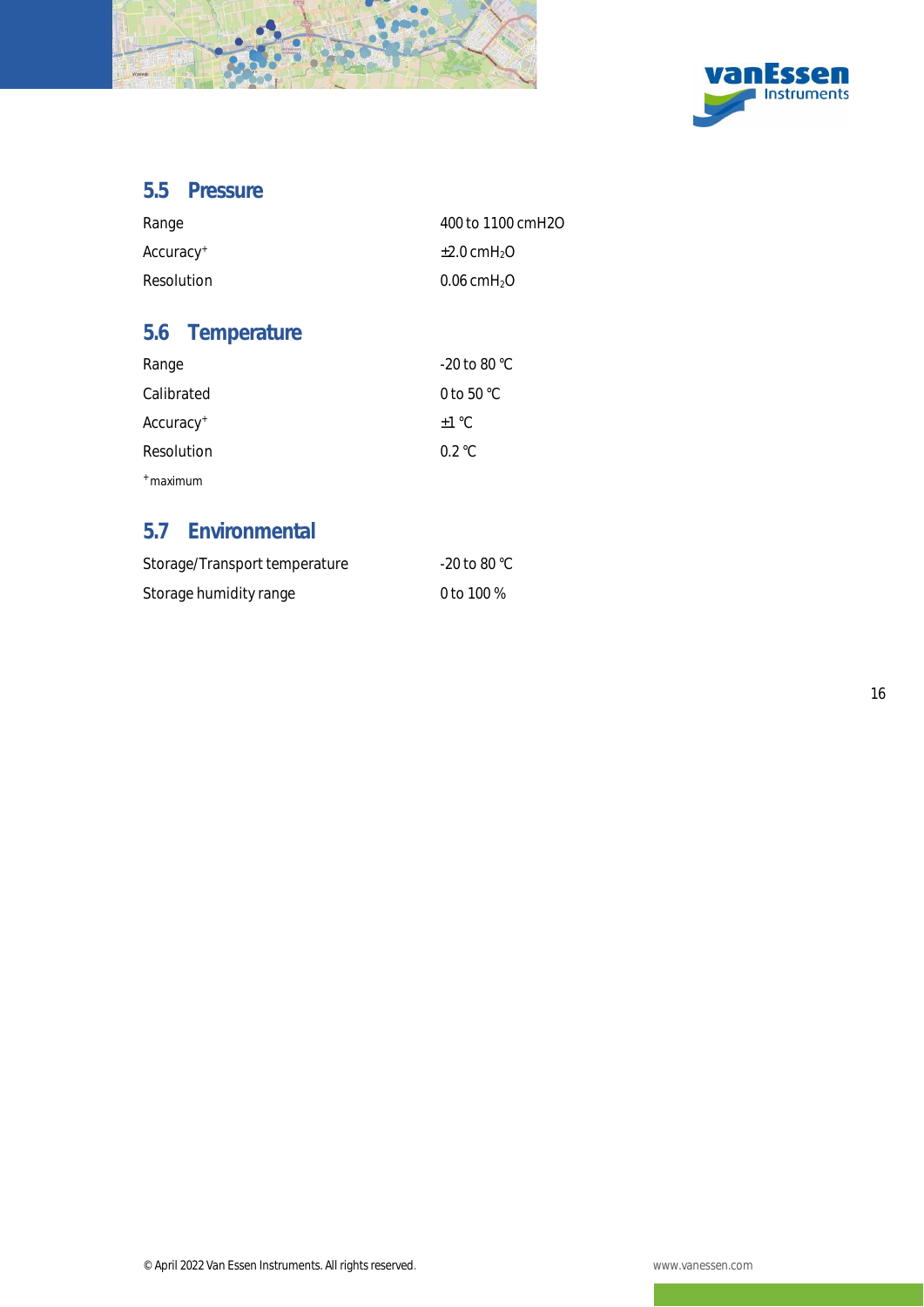



# <span id="page-21-0"></span>6 Appendix B - Diver-MOD Register Map

Diver-MOD uses a part of the available Modbus register range. The tables below give all the active registers for Diver-MOD.

### <span id="page-21-1"></span>6.1 Coils - Status Registers

For the Read/Write discrete output or coils - status registers:

For the Read/Write discrete output or coils - status registers:

| <b>Modbus</b><br>Register | Number of<br><b>Modbus</b><br>Registers | Description                                           | Format             | Properties |
|---------------------------|-----------------------------------------|-------------------------------------------------------|--------------------|------------|
| 00001                     |                                         | Update real-time values of Diver                      | UINT <sub>16</sub> | Write      |
|                           |                                         |                                                       |                    |            |
| 00002                     |                                         | Update for recorded data from Diver                   | UINT <sub>16</sub> | Write      |
| 00003                     |                                         | Update for general information Diver                  | UINT <sub>16</sub> | Write      |
| 00004                     |                                         | Force to accept new connected Diver                   | UINT <sub>16</sub> | Write      |
| 00011                     |                                         | Start/stop Diver<br>(immediate starting and stopping) | UINT <sub>16</sub> | Write      |

### <span id="page-21-2"></span>6.2 Read Only Registers

For the Read input registers - 16 bit registers:

| <b>Modbus</b><br>Register | Number of<br><b>Modbus</b><br>Registers | Description                                                        | Format             | Properties |
|---------------------------|-----------------------------------------|--------------------------------------------------------------------|--------------------|------------|
| 30001                     | 1                                       | Firmware version number                                            | UINT16             | Read       |
| $30002 -$<br>30011        | 10                                      | Firmware version number<br>(ASCII string of 20 character)          | <b>STRING</b>      | Read       |
| $30012 -$<br>30021        | 10                                      | Serial number Diver-MOD<br>(ASCII string of 20 character)          | <b>STRING</b>      | Read       |
| $30022 -$<br>30039        | 18                                      | Serial number of connected Diver<br>(ASCII string of 36 character) | <b>STRING</b>      | Read       |
| 30101                     | 1                                       | Diver pressure reference                                           | SINT <sub>16</sub> | Read       |
| 30102                     | 1                                       | Diver temperature reference                                        | SINT <sub>16</sub> | Read       |
| 30103                     | 1                                       | Diver reference conductivity                                       | SINT <sub>16</sub> | Read       |
| 30104                     | 1                                       | Diver pressure range                                               | SINT <sub>16</sub> | Read       |
| 30105                     | 1                                       | Diver temperature range                                            | SINT <sub>16</sub> | Read       |
| 30106                     | 1                                       | Diver conductivity range                                           | SINT <sub>16</sub> | Read       |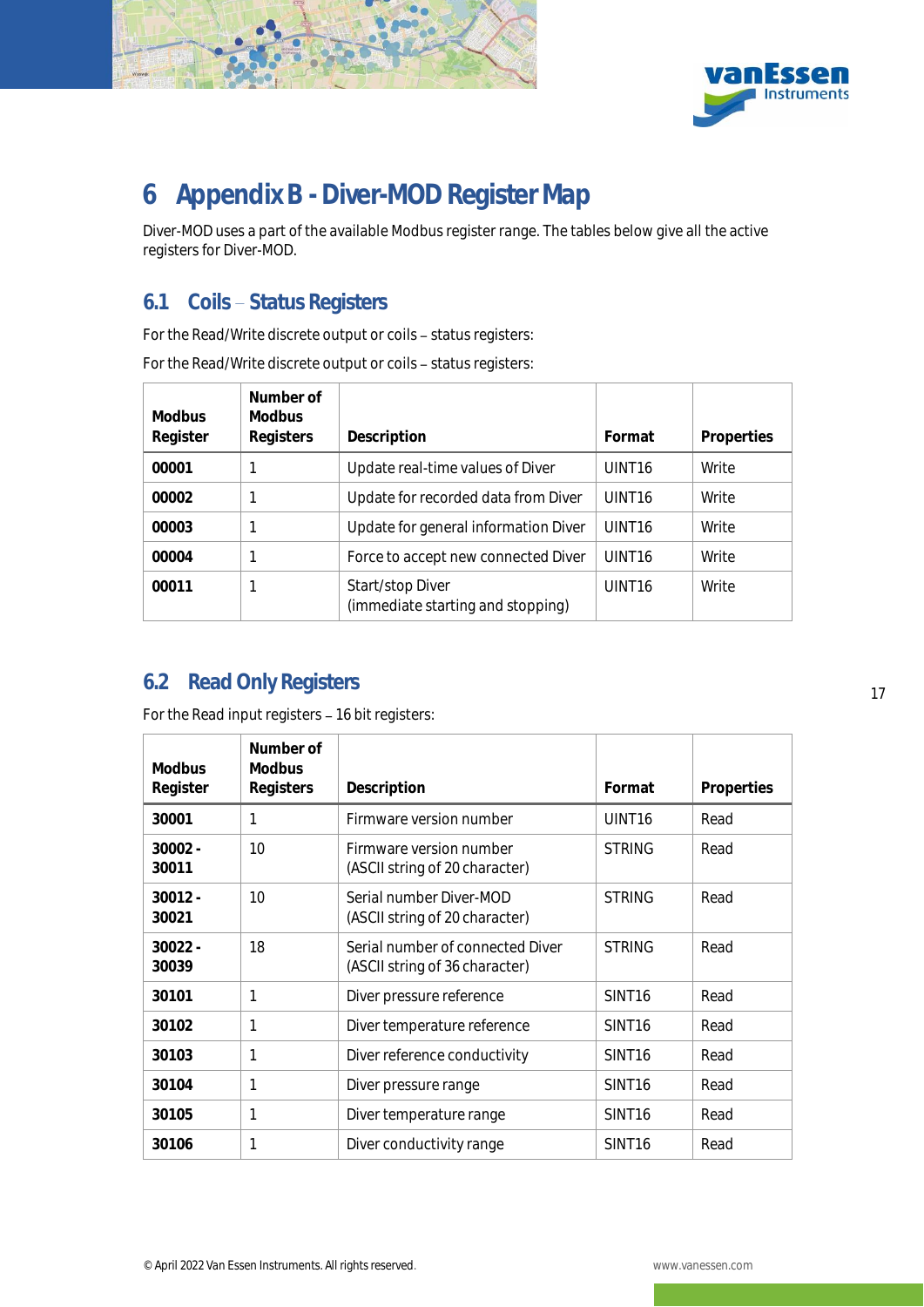



| <b>Modbus</b><br>Register | Number of<br>Modbus<br>Registers | Description                                                                                      | Format        | Properties |
|---------------------------|----------------------------------|--------------------------------------------------------------------------------------------------|---------------|------------|
| 30201,<br>30202           | $\overline{2}$                   | Diver real-time pressure $\times$ 10                                                             | SINT32        | Read       |
| 30203,<br>30204           | $\overline{2}$                   | Diver real-time temperature × 100                                                                | <b>SINT32</b> | Read       |
| 30205,<br>30206           | $\overline{2}$                   | Diver real-time conductivity $\times$ 1000 <sup>t</sup>                                          | SINT32        | Read       |
| 30211,<br>30212           | $\overline{2}$                   | Diver real-time pressure                                                                         | <b>FLOAT</b>  | Read       |
| 30213,<br>30214           | $\overline{2}$                   | Diver real-time temperature                                                                      | <b>FLOAT</b>  | Read       |
| 30215,<br>30216           | $\overline{2}$                   | Diver real-time conductivity <sup>t</sup>                                                        | <b>FLOAT</b>  | Read       |
| 30221,<br>30222           | $\overline{2}$                   | Baro real-time pressure × 10                                                                     | SINT32        | Read       |
| 30223,<br>30224           | $\overline{2}$                   | Baro real-time temperature × 100                                                                 | SINT32        | Read       |
| 30231,<br>30232           | $\overline{2}$                   | Baro real-time pressure                                                                          | <b>FLOAT</b>  | Read       |
| 30233,<br>30234           | $\overline{2}$                   | Baro real-time temperature                                                                       | <b>FLOAT</b>  | Read       |
| 30241,<br>30242           | $\mathbf{1}$                     | Number of records recorded by Diver<br>(0 to 24000, 0 to 48000 records or 0 to<br>72000 records) | SINT32        | Read       |
| 30243,<br>30244           | $\mathbf{1}$                     | Maximum number of records for this<br><b>Diver</b>                                               | SINT32        | Read       |
| 30245                     | 1                                | Remaining battery capacity Diver<br>(0 to 100%)                                                  | UINT16        | Read       |

The type of conductivity is either normal conductivity or specific conductivity at 25 °C depending on the setting in the CTD-Diver.

### <span id="page-22-0"></span>6.3 Reading Diver Memory

For the Read input registers - 16 bit registers:

(Registers for reading the Diver records)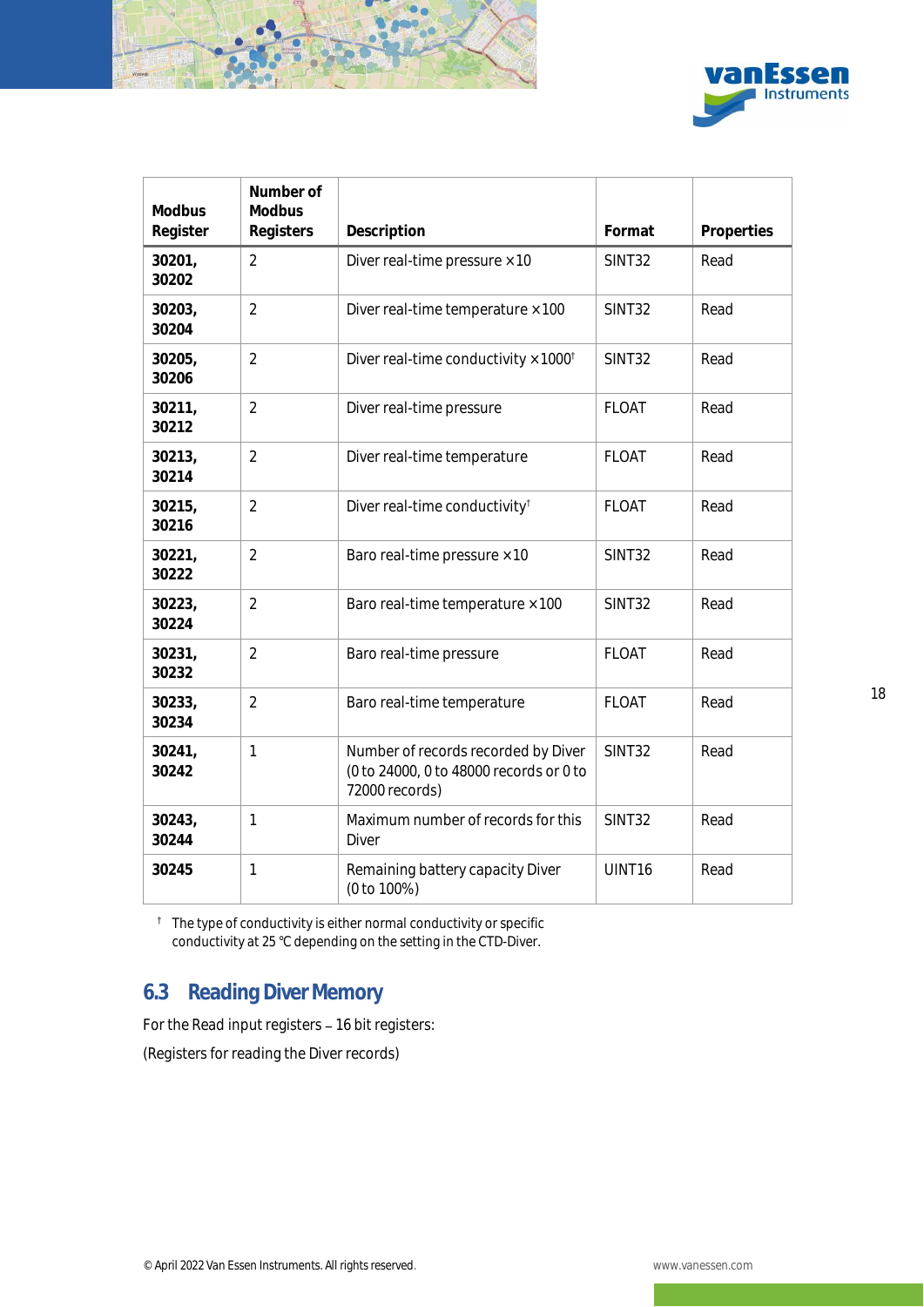



|                    | Number of<br>Modbus |                                                          |               |            |
|--------------------|---------------------|----------------------------------------------------------|---------------|------------|
| Registers          | Registers           | Description                                              | Format        | Properties |
| $30301 -$<br>30310 | 10                  | Diver header Location Code<br>(20 bytes)                 | <b>STRING</b> | Read       |
| $30311 -$<br>30328 | 18                  | Diver header Instrument Number<br>(36 bytes)             | <b>STRING</b> | Read       |
| 30329 -<br>30338   | 10                  | Diver header Identification channel 1<br>(20 bytes)      | <b>STRING</b> | Read       |
| 30339 -<br>30346   | 8                   | Diver header Reference channel 1<br>(16 bytes)           | <b>STRING</b> | Read       |
| 30347 -<br>30354   | 8                   | Diver header Range channel 1<br>$(16 \text{ bytes})$     | <b>STRING</b> | Read       |
| $30355 -$<br>30362 | 8                   | Diver header Reserved channel 1<br>(16 bytes)            | <b>STRING</b> | Read       |
| 30363 -<br>30370   | 8                   | Diver header Reserved channel 1<br>$(16 \text{ bytes})$  | <b>STRING</b> | Read       |
| 30371 -<br>30380   | 10                  | Diver header Identification channel 2<br>(20 bytes)      | <b>STRING</b> | Read       |
| 30381 -<br>30388   | 8                   | Diver header Reference channel 2<br>(16 bytes)           | <b>STRING</b> | Read       |
| 30389 -<br>30396   | 8                   | Diver header Range channel 2<br>$(16 \text{ bytes})$     | <b>STRING</b> | Read       |
| 30397 -<br>30404   | 8                   | Diver header Reserved channel 2<br>$(16 \text{ bytes})$  | <b>STRING</b> | Read       |
| $30405 -$<br>30412 | 8                   | Diver header Reserved channel 2<br>(16 bytes)            | <b>STRING</b> | Read       |
| $30413 -$<br>30422 | 10                  | Diver header Identification channel 3<br>(20 bytes)      | <b>STRING</b> | Read       |
| $30423 -$<br>30430 | 8                   | Diver header Reference channel 3<br>$(16 \text{ bytes})$ | <b>STRING</b> | Read       |
| $30431 -$<br>30438 | 8                   | Diver header Range channel 3<br>$(16 \text{ bytes})$     | <b>STRING</b> | Read       |
| $30439 -$<br>30446 | 8                   | Diver header Reserved channel 3<br>$(16 \text{ bytes})$  | <b>STRING</b> | Read       |
| 30447 -<br>30454   | 8                   | Diver header Reserved channel 3<br>$(16 \text{ bytes})$  | <b>STRING</b> | Read       |
| $30455 -$<br>30461 | $\overline{7}$      | Diver header Sample rate<br>(14 bytes)                   | <b>STRING</b> | Read       |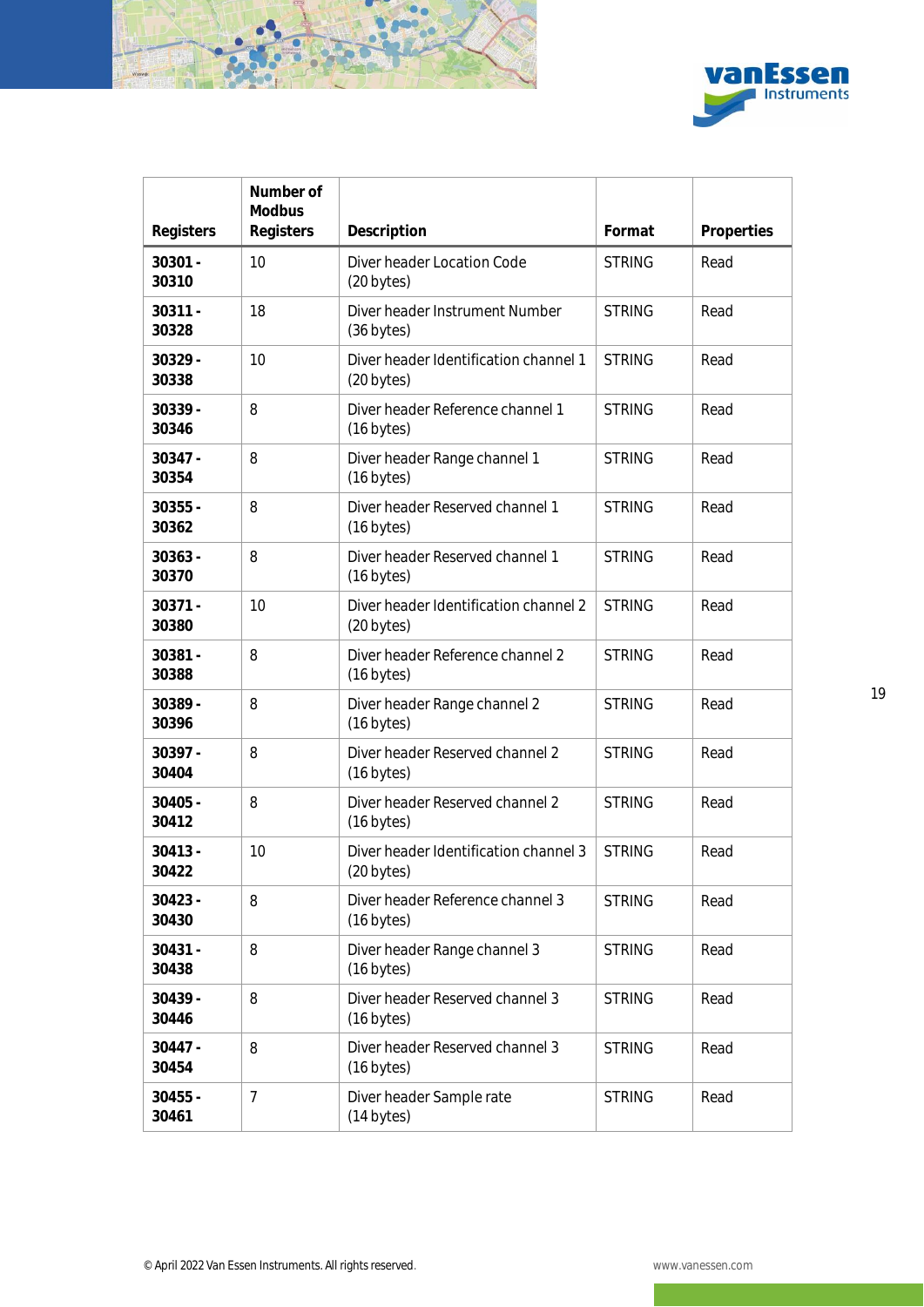



| Registers          | Number of<br><b>Modbus</b><br>Registers | Description                                                                                 | Format                                         | Properties |
|--------------------|-----------------------------------------|---------------------------------------------------------------------------------------------|------------------------------------------------|------------|
| $30462 -$<br>30463 | $\mathcal{P}$                           | Diver header Sample mode<br>(4 bytes)                                                       | <b>STRING</b>                                  | Read       |
| $30464 -$<br>30472 | 9                                       | Diver header Start date/time<br>$(18 \text{ bytes})$                                        | <b>STRING</b>                                  | Read       |
| $30473 -$<br>30481 | 9                                       | Diver header Stop date/time<br>(18 bytes)                                                   | <b>STRING</b>                                  | Read       |
| $32001 -$<br>40000 | Max 100                                 | Diver data block<br>Read 4 registers per record. Select<br>block first using register 40041 | Read $n \times 4$<br>registers<br>(data block) | Read       |

For the Read/Write holding registers - 16 bits registers:

| Registers        | Number of<br>Modbus<br>Registers | Description                                                                                                                                            | Format             | Properties |
|------------------|----------------------------------|--------------------------------------------------------------------------------------------------------------------------------------------------------|--------------------|------------|
| 40001            | $\mathbf{1}$                     | Modbus slave address as integer.<br>valid values: 1-247                                                                                                | UINT16             | Read/write |
| 40002            | $\mathbf{1}$                     | Modbus baudrate settings as integer.<br>valid values: 0=300, 1=1200, 2=2400,<br>$3=4800$ , $4=9600$ , $5=19200$ , $6=38400$ ,<br>7=57600, 8=115200 bps | UINT <sub>16</sub> | Read/write |
| 40003            | 1                                | Modbus parity settings as integer.<br>valid values: 0=None, 1=Even,<br>2=Odd, 3=Mark (is 2 stop bits)                                                  | UINT16             | Read/write |
| 40041            | 1                                | Select Diver data block to read.<br>valid values: 0=first block to max 23                                                                              | UINT <sub>16</sub> | Read/write |
| 40042            | 1                                | Select Diver data synchronization<br>time.<br>valid values: 1 - 1000 minutes<br>automatically set to optimal value<br>after Diver start                | UINT <sub>16</sub> | Read/write |
| 40101,<br>40102  | $\overline{2}$                   | Set Sample Rate Diver<br>valid values register 40101:<br>1=Seconds, 2=Minutes, 3=Hours<br>valid values register 40102: 1 - 59                          | UINT <sub>16</sub> | Read/write |
| 40103 -<br>40108 | 6                                | Set real-time clock Diver<br>(Format register 40103 to 40108: YY,<br>MM, DD, HH, MM, SS)                                                               | UINT <sub>16</sub> | Read/write |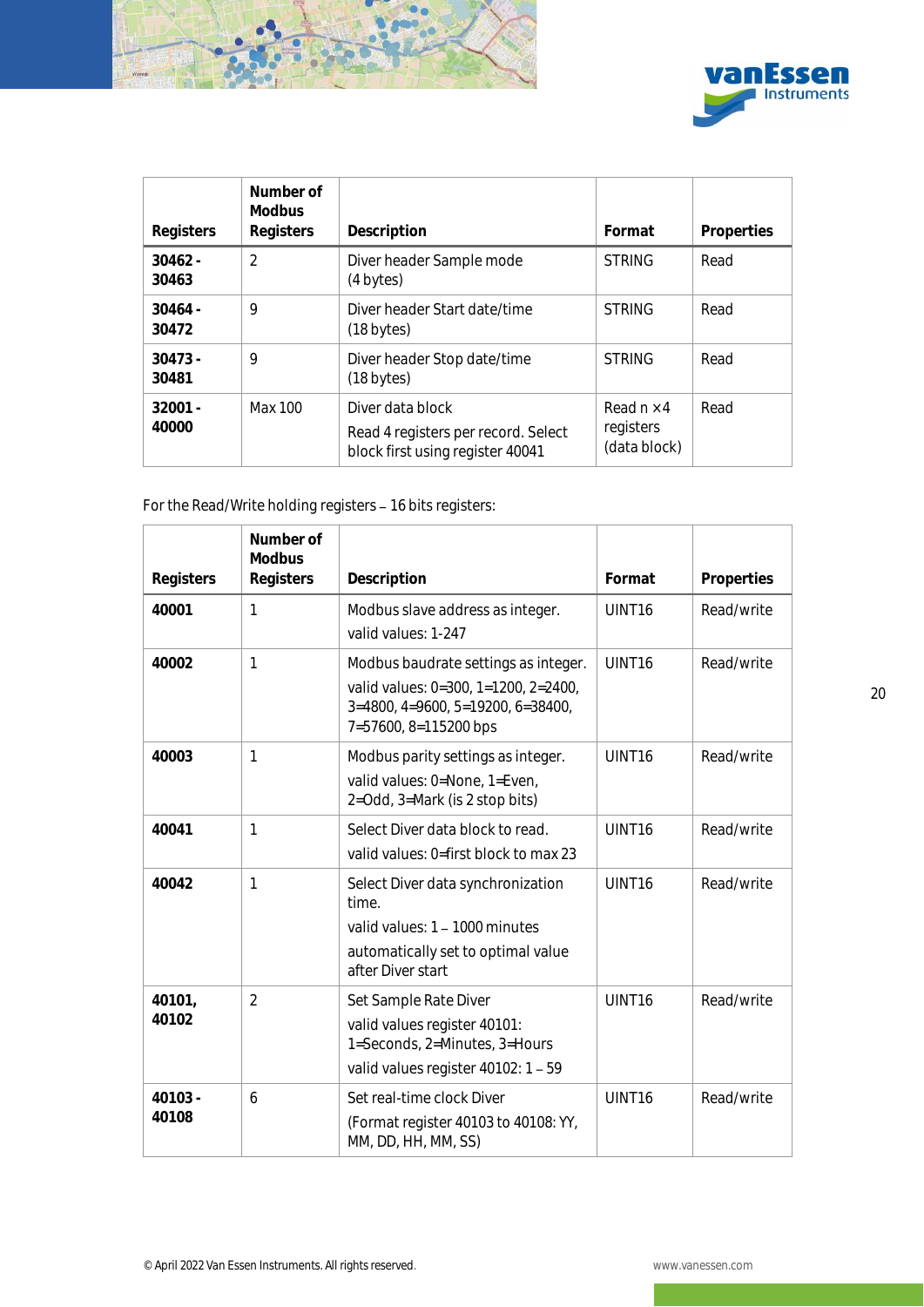



| Registers          | Number of<br>Modbus<br>Registers | Description                                          | Format        | Properties |
|--------------------|----------------------------------|------------------------------------------------------|---------------|------------|
| $40109 -$<br>40118 | 10                               | Set Location Code Diver<br>(20 ASCII characters)     | <b>STRING</b> | Read/write |
| $40119 -$<br>40128 | 10                               | Set Instrument number Diver<br>(20 ASCII characters) | <b>STRING</b> | Read/write |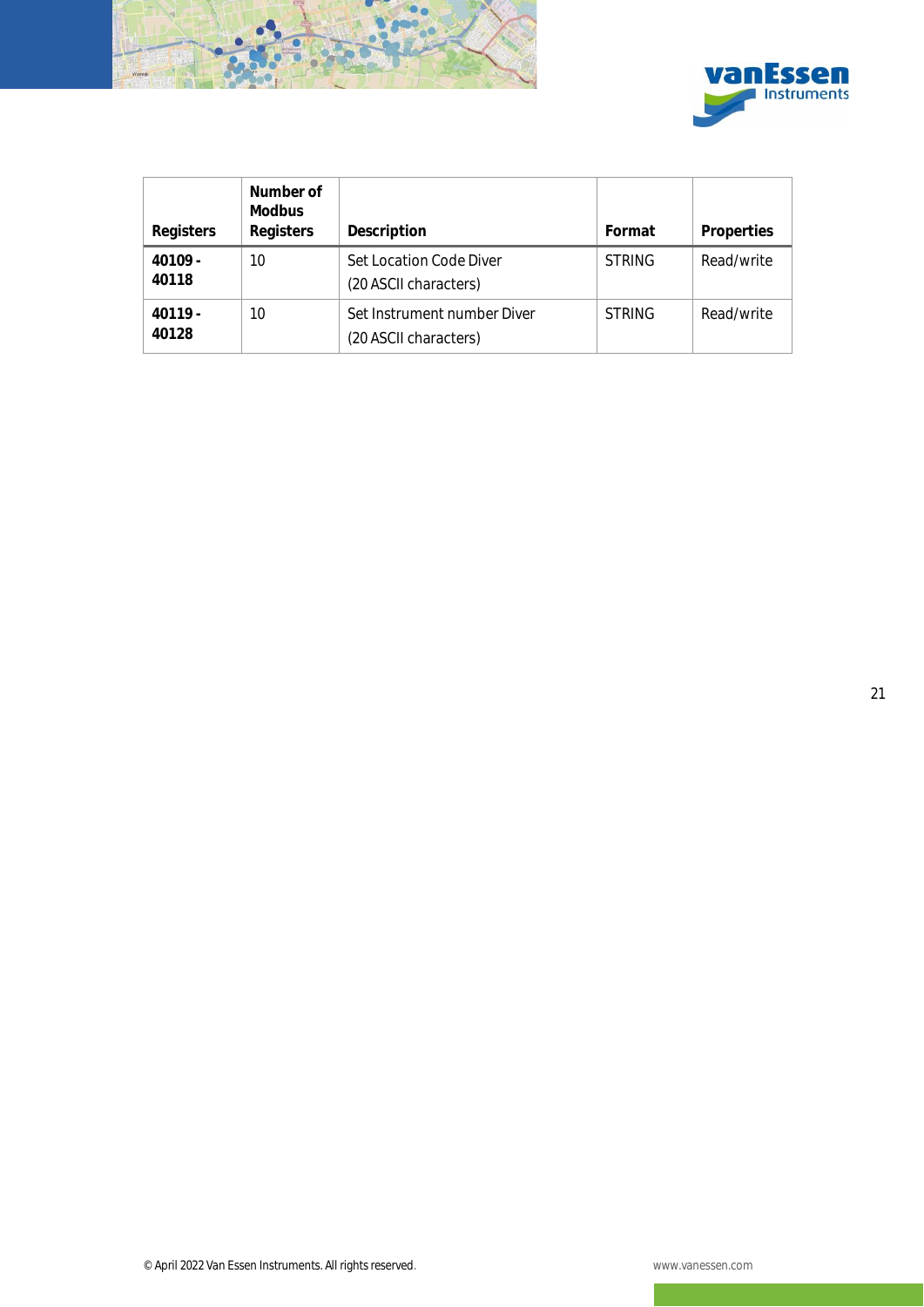



# <span id="page-26-0"></span>7 Appendix C - Pressure Conversion Table

| To convert from cmH2O to     | Multiply by    |  |
|------------------------------|----------------|--|
| hecto Pascal (hPa)           | 0.980665       |  |
| kilo Pascal (kPa)            | 0.0980665      |  |
| millibar (mbar)              | 0.980665       |  |
| inch of mercury (inHg)       | 0.028959020848 |  |
| pounds-per-square-inch (psi) | 0.014223343334 |  |

22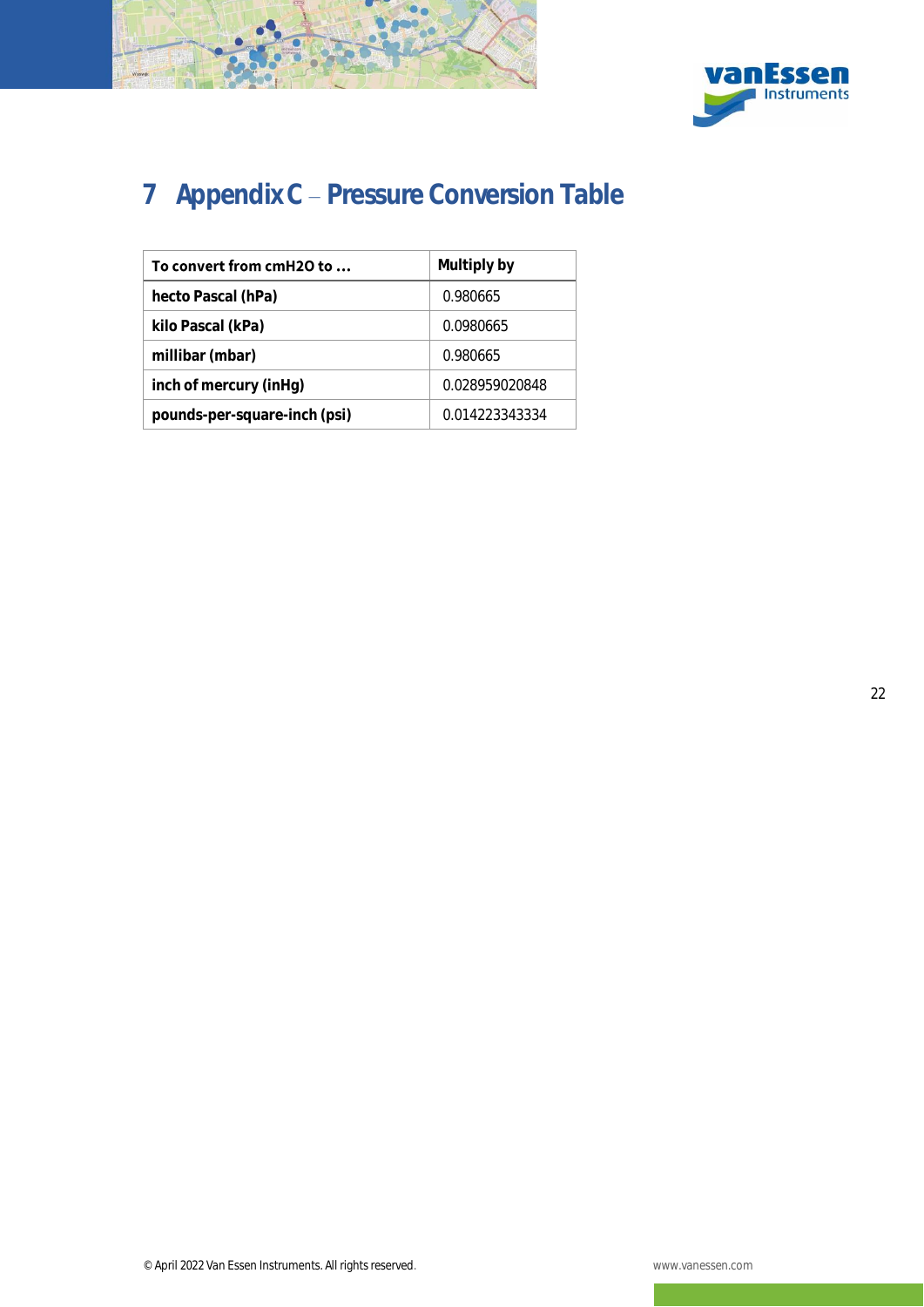



# <span id="page-27-0"></span>8 Appendix D - Diver Equipment

### <span id="page-27-1"></span>8.1 Communication Cable

Deploying a Diver on a Diver communication cable saves time on downloading and provides real time data from a Diver. Connect your laptop equipped with Diver-Office to the Diver Data Cable using the USB Interface Cable to program and read data from the Diver.

Available in lengths from 1 meter to 500 meter.



Part no: AS2xxx xxx = length in meter, e.g. 10 meter cable is AS2010

### <span id="page-27-2"></span>8.2 TD-Diver

This Diver is manufactured using a stainless steel (316 L) casing with a 22 mm diameter. The TD-Diver can store a maximum of 72,000 measurements (date/time, pressure and temperature) in its working memory and 72,000 measurements in its backup memory.

The TD-Diver samples pressure and temperature at fixed length intervals and stores these values in fixed length or continuous memory.

The TD-Diver is available in the following pressure ranges: 10 m, 20 m, 50 m and 100 m.



Part no: DI8xx

23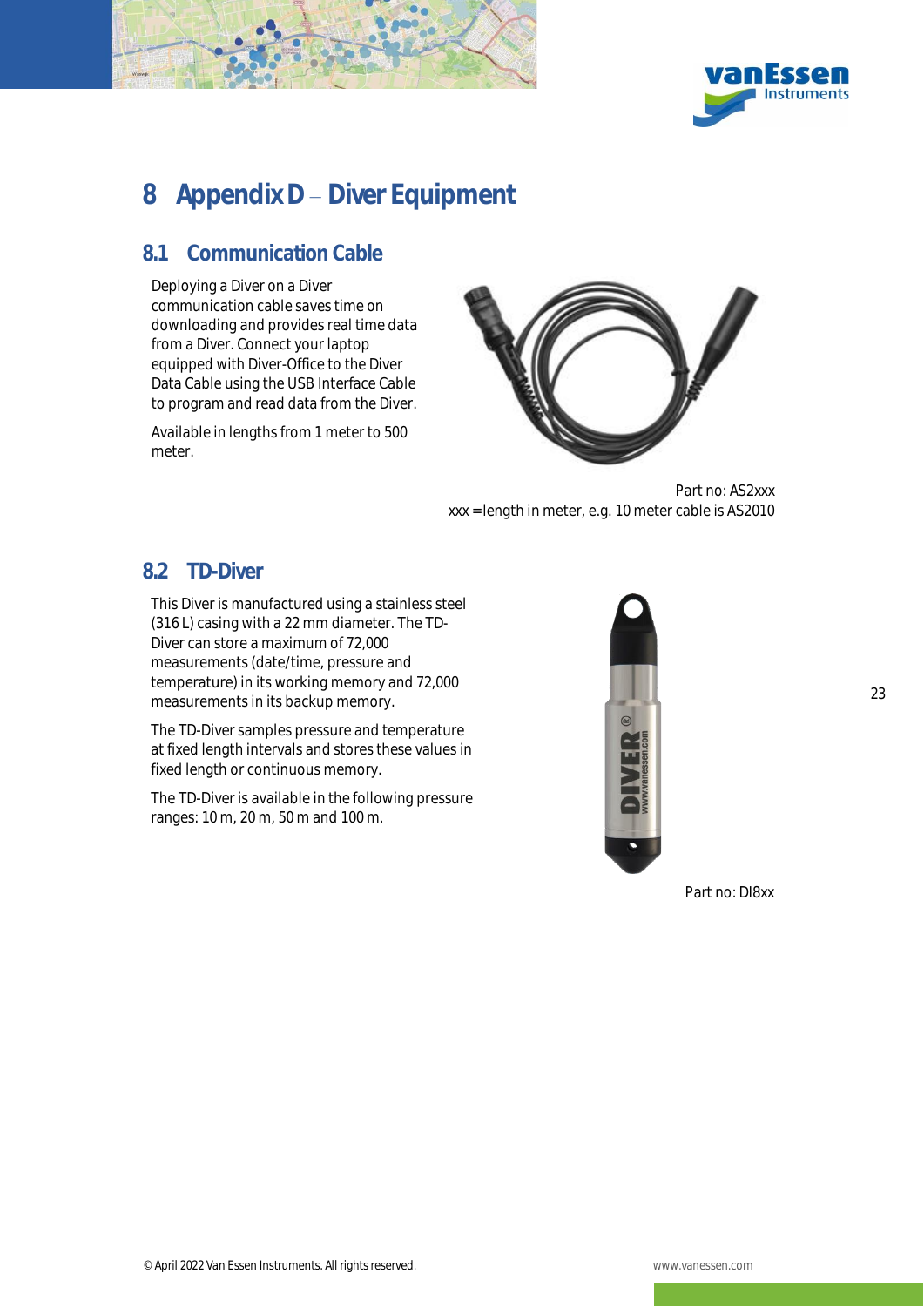



### <span id="page-28-0"></span>8.3 Baro-Diver

The Baro-Diver is manufactured using a stainless steel (316 L) casing with a 22 mm diameter. The Baro-Diver can store a maximum of 72,000 measurements (date/time, pressure and temperature) in its working memory and 72,000 measurements in its backup memory.

The Baro-Diver measures atmospheric pressure and is used to compensate for the variations in atmospheric pressure measured by the other Divers. The Baro-Diver can also be used for measuring shallow water levels up to 1 meter.

The Baro-Diver samples pressure and temperature at fixed length intervals and stores these values in fixed length or continuous memory. **Part no: DI800** 

### <span id="page-28-1"></span>8.4 Cera-Diver

The ceramic-shelled Cera-Diver is specifically designed for monitoring water levels under potentially corrosive conditions, such as brackish water and seawater.

The Cera-Diver has a 22 mm diameter ceramic (zirconium-oxide) casing and can store 48,000 measurements (date/time, pressure and temperature).

The Cera-Diver hade the following sample methods: fixed length intervals, event dependent, averaging and pumping test.

The Cera-Diver is available in the following pressure ranges: 10 m, 20 m, 50 m and 100 m.





24

Part no: DI7xx